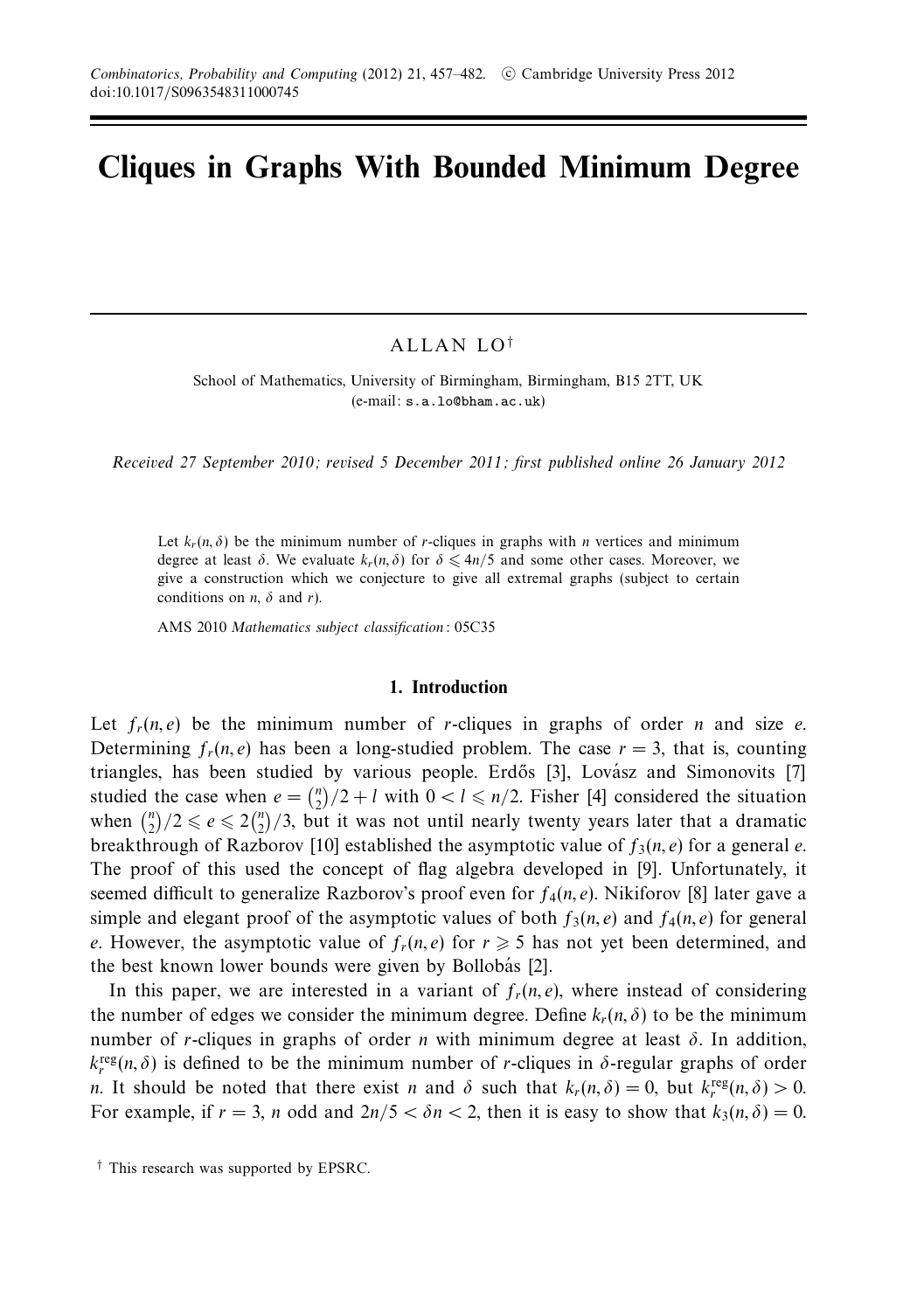However, a theorem of Andrásfai, Erdős and Sós [1] states that every triangle-free graph of order *n* with minimal degree greater than 2*n/*5 is bipartite. Since no regular graph with an odd number of vertices can be bipartite,  $k_3^{\text{reg}}(n, \delta) > 0$  for *n* odd and  $2n/5 < \delta < n/2$ , whilst  $k_3(n, \delta) = 0$ . The author [5] evaluated  $k_3^{\text{reg}}(n, \delta)$  for  $n \geq 10^7$  odd and  $2n/5 + \sqrt{n}/5 \le \delta \le n/2$ .

Throughout this paper, *n* and  $\delta$  always represent the number of vertices and the minimum degree respectively, whereas  $\beta$  represents the rescaled parameter  $(1 - \delta/n)$ . In other words,  $\delta = (1 - \beta)n$  with  $0 < \beta \le 1$ . Thus,  $\beta$  and  $\beta n$  are assumed to be a rational and an integer respectively. Furthermore, define the integer *p* to be  $\lceil \beta^{-1} \rceil - 1$ . Note that *p* is defined so that, by Turán's theorem [11],  $k_r(n,(1 - \beta)n) > 0$  for all *n* (such that  $\beta n$  is an integer) if and only if  $r \leq p + 1$ . Since the case  $\beta = 1$  implies the trivial case  $\delta = 0$ , we may assume that  $0 < \beta < 1$ . Furthermore, we consider the cases  $1/(p+1) \le \beta < 1/p$  separately for positive integers *p*. Hence, the condition  $p = 2$  is equivalent to  $1/3 \leq \beta < 1/2$ , that is,  $n/2 < \delta \leqslant 2n/3$ .

Next, we define a family  $\mathcal{G}(n, \beta)$  of graphs of order *n* with minimum degree  $(1 - \beta)n$ . The number of *r*-cliques in each of these graphs is small. Thus, we obtain an upper bound on  $k_r(n, \delta)$  (recalling that  $\delta = (1 - \beta)n$ ).

**Definition 1.1.** Let *n* and  $(1 - \beta)n$  be positive integers not both odd with  $0 < \beta < 1$ . Define  $\mathcal{G}(n, \beta)$  to be the family of graphs  $G = (V, E)$  of order *n* satisfying the following properties. There is a partition of *V* into  $V_0, V_1, \ldots, V_{p-1}$  with  $|V_0| = (1 - (p-1)\beta)n$  and  $|V_i| = \beta n$  for  $1 \le i \le p - 1$ , where again  $p = \lceil \beta^{-1} \rceil - 1$ . For  $0 \le i \le j \le p - 1$ , the bipartite graph  $G[V_i, V_j]$  induced by the vertex classes  $V_i$  and  $V_j$  is complete. For  $1 \leq i \leq p - 1$ , the subgraph *G*[*V<sub>i</sub>*] induced by *V<sub>i</sub>* is empty and *G*[*V*<sub>0</sub>] is a  $(1 - p\beta)n$ -regular graph such that the number of triangles in  $G[V_0]$  is minimal over all  $(1 - p\beta)n$ -regular graphs of order  $|V_0| = (1 - (p-1)\beta)n$ .

Note that  $G(n, \beta)$  is only defined if *n* and  $(1 - \beta)n$  are not both odd. Thus, whenever we mention  $\mathcal{G}(n, \beta)$ , we automatically assume that *n* or  $(1 - \beta)n$  is even. Furthermore, we say  $(n, \beta)$  is *feasible* if  $G[V_0]$  is triangle-free for  $G \in \mathcal{G}(n, \beta)$ . Note that  $G[V_0]$  is regular of degree  $(1 - p\beta)n \leq (1 - (p - 1)\beta)n/2 = |V_0|/2$ . Thus, if  $|V_0|$  is even, then  $G[V_0]$  is trianglefree. Therefore, for a given *β*, there exist infinitely many choices of *n* such that (*n, β*) is a feasible pair. If  $(n, \beta)$  is not a feasible pair, then  $|V_0|$  is odd. Moreover, it is easy to show that  $k_3(G[V_0]) = k_3^{\text{reg}}(n_0, \delta_0) = o(n^3)$ , where  $n_0 = |V_0| = (1 - (p-1)\beta)n$ ,  $\delta_0 = (1 - p\beta)n$  and  $k_r(H)$  is the number of *r*-cliques in a graph *H*.

By Definition 1.1, every  $G \in \mathcal{G}(n, \beta)$  is  $(1 - \beta)n$ -regular. In particular, for positive integers  $r \geqslant 3$ , the number of *r*-cliques in *G* is exactly

$$
k_r(G) = g_r(\beta)n^r + {p-1 \choose r-3} (1-p\beta)^{r-3} n^{r-3} k_3(G[V_0]),
$$
  
=  $g_r(\beta)n^r + {p-1 \choose r-3} (1-p\beta)^{r-3} n^{r-3} k_3^{\text{reg}}(n_0, \delta_0),$  (1.1)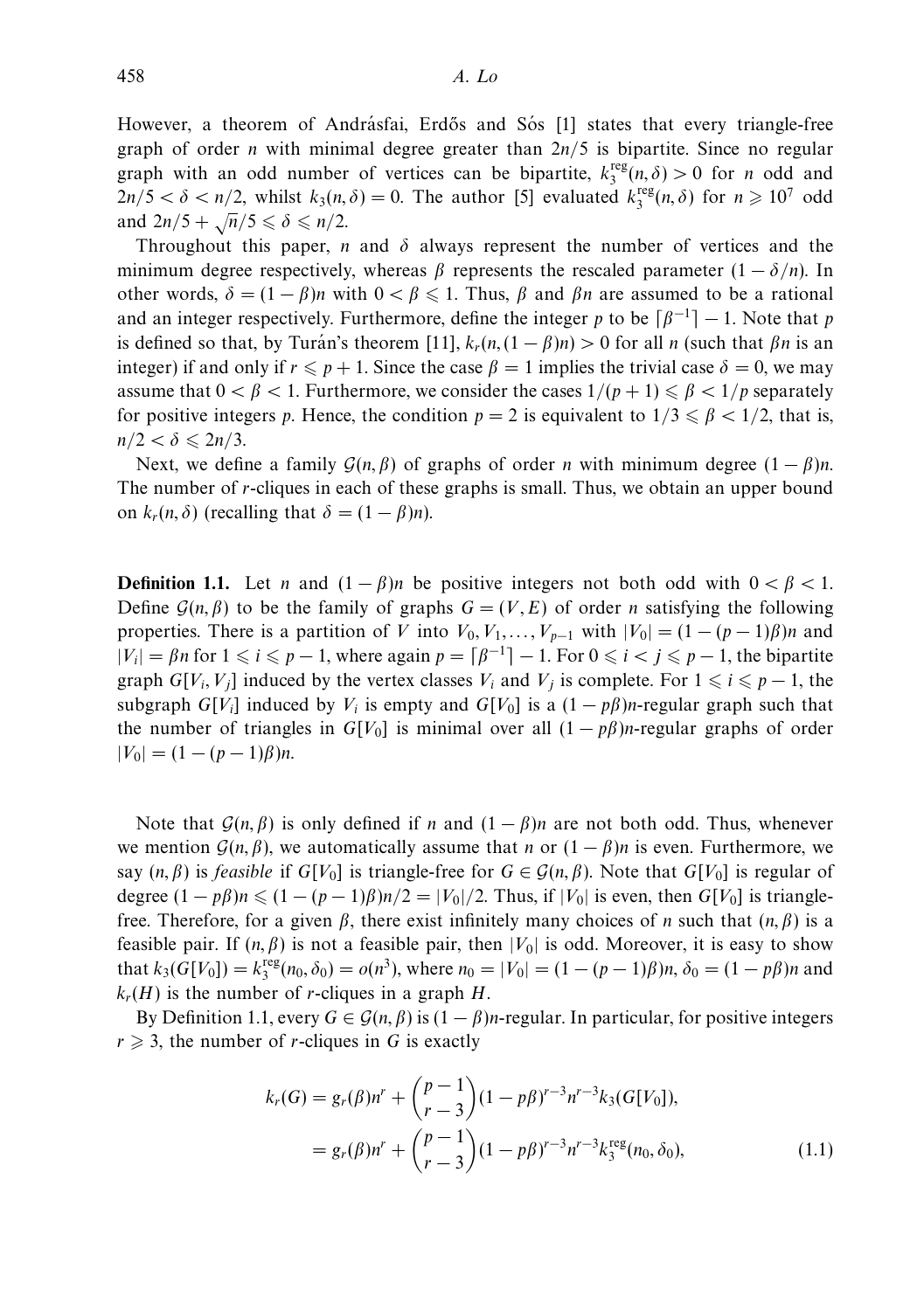where  $n_0 = (1 - (p - 1)\beta)n$ ,  $\delta_0 = (1 - p\beta)n$  and

$$
g_r(\beta) = {p-1 \choose r} \beta^r + {p-1 \choose r-1} (1 - (p-1)\beta) \beta^{r-1} + \frac{1}{2} {p-1 \choose r-2} (1 - p\beta)(1 - (p-1)\beta) \beta^{r-2},
$$

with  $\binom{x}{y}$  defined to be 0 if  $x < y$  or  $y < 0$ . Since  $k_3^{\text{reg}}(n_0, \delta_0) = o(n^3)$ , (1.1) becomes  $k_r(G) = (g_r(\beta) + o(1))n^r$ . In fact, most of the time, we consider the case when  $(n, \beta)$  is feasible, *i.e.*,  $k_3(G[V_0]) = 0$  and  $k_r(G) = g_r(\beta)n^r$  for  $G \in \mathcal{G}(n, \beta)$ .

Recall that  $\delta = (1 - \beta)n$ . Write  $g_r^*(n, \delta) = g_r(\beta)n^r$ . Since  $\beta$  is a function of *n* and  $\delta$ , we abuse notation by writing ' $(n, \delta)$  is feasible' to mean  $(n, \beta)$ , and  $\mathcal{G}(n, \delta)$  for  $\mathcal{G}(n, \beta)$ . We conjecture that if  $(n, \delta)$  is feasible then  $\mathcal{G}(n, \delta)$  is the extremal family for  $k_r(n, \delta)$  for  $3 \leq r \leq p + 1 = \lceil \beta^{-1} \rceil = \lceil (1 - \delta/n)^{-1} \rceil.$ 

**Conjecture 1.2.** Let *n* and *δ* be positive integers. Then

 $k_r(n, \delta) \geqslant g_r^*(n, \delta)$ 

for positive integers *r*. Moreover, for  $3 \leqslant r \leqslant p + 1 = \lceil (1 - \delta/n)^{-1} \rceil$ , equality holds if and only if  $(n, \delta)$  is feasible and the extremal graphs are members of  $\mathcal{G}(n, \delta)$ .

By Turan's theorem [11], the conjecture above is true when  $p = 1$  or  $r > p + 1$ . If  $\delta = pn/(p+1)$ , then  $\mathcal{G}(n, \delta)$  only consists of  $T_{p+1}(n)$ , the  $(p+1)$ -partite Turán graph of order *n*. Bollobás [2] proved that if  $(p + 1)/n$  and  $e = (1 - 1/(p + 1))n^2/2$ , then  $f_r(n, e) =$  $k_r(T_{p+1}(n))$ . Moreover,  $T_{p+1}(n)$  is the only graph of order *n* with *e* edges and  $f_r(n,e)$ *r*-cliques. Hence, it is an easy exercise to show that Conjecture 1.2 is true when  $\delta =$  $pn/(p+1)$ .

It should be noted that since  $\mathcal{G}(n, \delta)$  defines a family of regular graphs, we also conjecture that  $k_r^{\text{reg}}(n, \delta)$  is achieved by  $G \in \mathcal{G}(n, \delta)$ . However, we do not address the problem  $k_r^{\text{reg}}(n, \delta)$  here. Note that the extremal graphs of  $k_r(n, \delta)$  have minimum degree *δ*. For the remainder of the paper, all graphs are also assumed to be of order *n* with minimum degree  $\delta = (1 - \beta)n$  unless stated otherwise.

## **2. Main results**

By our previous observation, Conjecture 1.2 is true for the following three cases:  $p = 1$ ,  $r > p + 1$  and  $\delta = pn/(p + 1)$ . That leaves the situation when  $3 \le r \le p + 1$  and  $\delta > n/2$ . In Section 3, we prove Conjecture 1.2 for  $n/2 < \delta \leq 2n/3$ , as follows.

**Theorem 2.1.** Let *n* and *δ* be positive integers with  $n/2 < \delta \le 2n/3$ . Then

$$
k_3(n,\delta) \geq g_3^*(n,\delta).
$$

Moreover, equality holds if and only if  $(n, \delta)$  is feasible and the extremal graphs are members of  $\mathcal{G}(n,\delta)$ .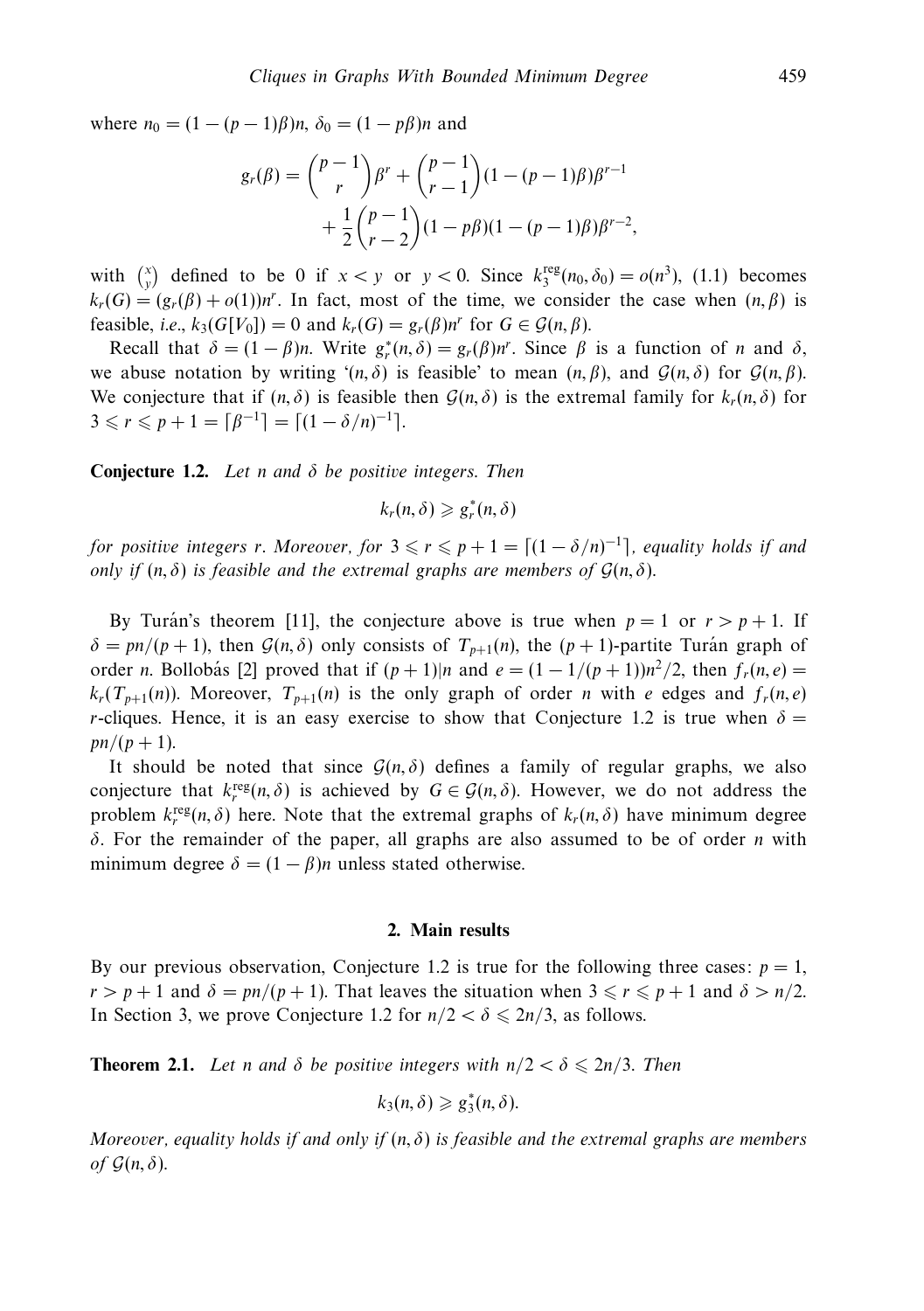The ideas in the proof, which is short, form the framework for our other results. The next case is that of  $K_{p+2}$ -free graphs. Notice that, by the definition of p, G must contain  $K_{p+1}$  but need not contain  $K_{p+2}$ . Conjecture 1.2 is proved for  $K_{p+2}$ -free graphs by the next theorem.

**Theorem 2.2.** Let *n* and  $\delta$  be positive integers. Let G be a  $K_{p+2}$ -free graph of order *n* with minimum degree  $\delta$ , where  $p = \lceil (1 - \delta/n)^{-1} \rceil - 1$ . Then,

$$
k_r(G)\geqslant g_r^*(n,\delta)
$$

for positive integers r. Moreover, for  $3 \leqslant r \leqslant p+1$  equality holds if and only if  $(n,\delta)$  is *feasible, and the extremal graphs are members of*  $G(n, \delta)$ *.* 

Theorem 2.2 is proved in Section 5, after some notation and basic inequalities have been set up in Section 4. Hence, the difficulty in proving Conjecture 1.2 is in handling  $(p+2)$ -cliques. We discuss this situation in Section 6 for the case  $p = 3$ , and by a detailed analysis of 5-cliques in Section 7, proving Conjecture 1.2 for  $2n/3 < \delta \leq 3n/4$ , as follows.

**Theorem 2.3.** Let *n* and  $\delta$  be positive integers with  $2n/3 < \delta \leq 3n/4$ . Then

$$
k_r(n,\delta) \geqslant g_r^*(n,\delta),
$$

for positive integers r. Moreover, for  $3 \leqslant r \leqslant 4$  equality holds if and only if  $(n,\delta)$  is feasible and the extremal graphs are members of  $G(n, \delta)$ .

This theorem is the hardest in the paper. We have in fact proved Conjecture 1.2 for  $3n/4 < \delta \leq 4n/5$  by a similar argument. It is too complicated to be included in this paper, but it can be found in [6]. For each positive integer  $p \geq 5$ , it is likely that by following the arguments in the proof of Theorem 2.3 one could construct a proof for Conjecture 1.2 when  $(1 - 1/p)n < \delta \leq (1 - 1/(p + 1))n$ .

We give two more results in support of Conjecture 1.2 in Section 8 and Section 9. The first is that for every positive integer *p*, Conjecture 1.2 holds for a positive proportion of values of *δ*.

**Theorem 2.4.** For every positive integer *p*, there exists a (calculable) constant  $\epsilon_p > 0$  so that if *n* and  $\delta$  are positive integers such that  $(1 - 1/(p + 1) - \epsilon_p)n < \delta \leqslant (1 - 1/(p + 1))n$ , then

$$
k_r(n,\delta) \geqslant g_r^*(n,\delta),
$$

for positive integers *r*. Moreover, for  $3 \leqslant r \leqslant p+1$  equality holds if and only if  $(n, \delta)$  is *feasible and the extremal graphs are members of*  $\mathcal{G}(n, \delta)$ *.* 

Finally, using a different argument, we can show that Conjecture 1.2 holds in the case  $r = p + 1$  (the largest value of *r* for which *r*-cliques are guaranteed).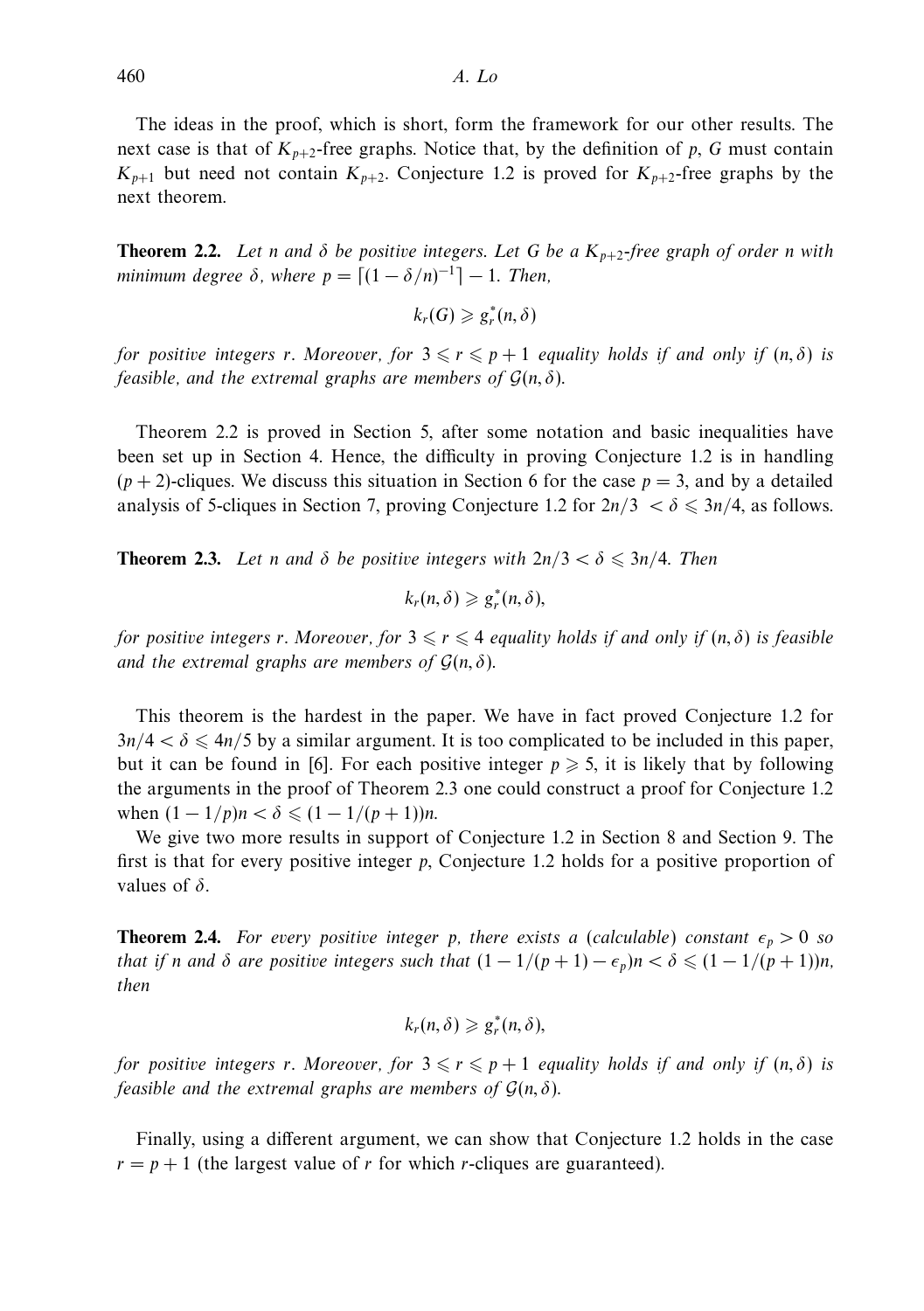**Theorem 2.5.** Let *n* and *δ* be positive integers. Then

$$
k_{p+1}(n,\delta) \geqslant g_{p+1}^*(n,\delta),
$$

where  $p = \lfloor (1 - \delta/n)^{-1} \rfloor - 1$ . Moreover, equality holds if and only if  $(n, \delta)$  is feasible and the extremal graphs are members of  $\mathcal{G}(n, \delta)$ .

## **3. Proof of Theorem 2.1**

Here we prove Theorem 2.1, that is, Conjecture 1.2 for  $n/2 < \delta \le 2n/3$ , so  $1/3 \le \beta < 1/2$ and  $p = 2$ . First, we would need the following simple proposition.

**Proposition 3.1.** Let A be a finite set. Suppose  $f, g : A \rightarrow \mathbb{R}$  with  $f(a) \leq M$  and  $g(a) \geq m$ *for all*  $a \in \mathcal{A}$ . *Then* 

$$
\sum_{a \in \mathcal{A}} f(a)g(a) \leqslant m \sum_{a \in \mathcal{A}} f(a) + M \sum_{a \in \mathcal{A}} g(a) - mM|\mathcal{A}|,
$$

with equality if and only if, for each  $a \in A$ ,  $f(a) = M$  or  $g(a) = m$ .

**Proof.** Observe that  $\sum_{a \in A} (M - f(a))(g(a) - m) \ge 0$ .

**Proof of Theorem 2.1.** Let G be a graph of order *n* with minimum degree  $\delta$ . Since G has at least  $\delta n/2 = (1 - \beta)n^2/2$  edges,

$$
(1-2\beta)\beta nk_2(G) \geq (1-2\beta)(1-\beta)\beta n^3/2 = g_3(\beta)n^3.
$$

Thus, in proving the inequality in Theorem 2.1, it is enough to show that  $k_3(G) \geq$  $(1-2\beta)\beta$ *nk*<sub>2</sub> $(G)$ .

For an edge  $e$ , define  $d(e)$  to be the number of triangles containing  $e$  and write  $D(e) = d(e)/n$ . Clearly,

$$
n \sum_{e \in E(G)} D(e) = \sum d(e) = 3k_3(G).
$$

In addition,  $D(e) \geq 1 - 2\beta$  for each edge *e*, because each vertex in *G* misses at most  $\beta n$ vertices. Since  $\beta < 1/2$ ,  $D(e) > 0$  for all  $e \in E(G)$  and so every edge is contained in a triangle. Let *T* be a triangle in *G*. Similarly, define  $d(T)$  to be the number of 4-cliques containing *T*, and write  $D(T) = d(T)/n$ . We claim that

$$
\sum_{e \in E(T)} D(e) \geqslant 2 - 3\beta + D(T). \tag{3.1}
$$

Let  $n_i$  be the number of vertices in *G* with exactly *i* neighbours in *T* for  $i = 0, 1, 2, 3$ . Clearly,  $n = n_0 + n_1 + n_2 + n_3$ . By counting the number of edges incident with *T*, we obtain

$$
3(1 - \beta)n \leqslant \sum_{v \in V(T)} d(v) = 3n_3 + 2n_2 + n_1 \leqslant 2n_3 + n_2 + n. \tag{3.2}
$$

 $\Box$ 

 $\Box$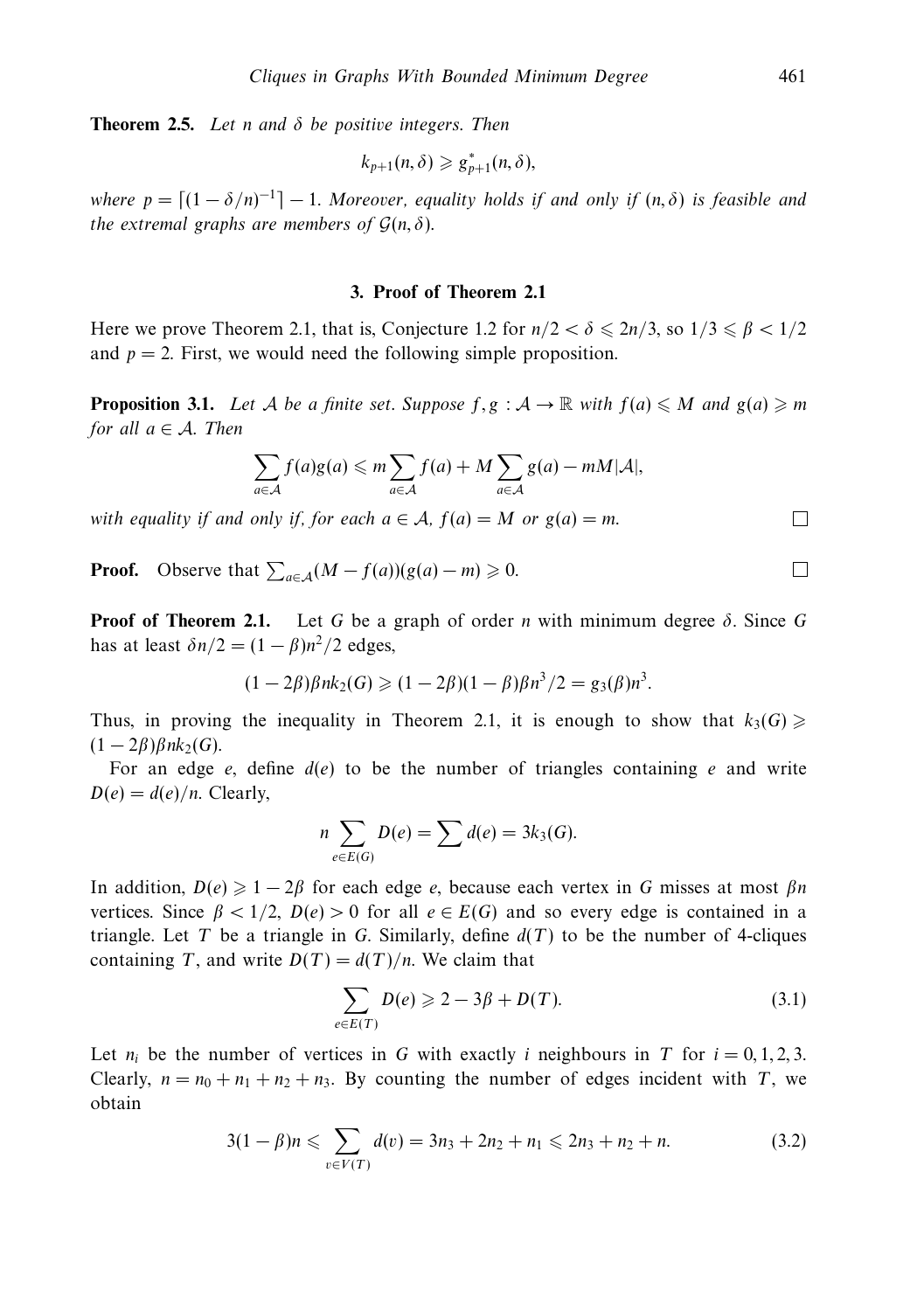On the other hand,  $n_3 = d(T)$  and  $n_2 + 3n_3 = \sum_{e \in E(G)} d(e)$ . Hence, (3.1) holds. Notice that if equality holds in (3.1) then  $d(v) = (1 - \beta)n$  for all  $v \in T$ .

For an edge *e*, define  $D_{-}(e) = \min\{D(e), \beta\}$ . We claim that

$$
\sum_{e \in E(T)} D_{-}(e) \geqslant 2 - 3\beta \tag{3.3}
$$

for every triangle *T*. If  $D(e) = D-(e)$  for each edge *e* in *T*, then (3.3) holds by (3.1). Otherwise, there exists  $e_0 \in E(T)$  such that  $D(e_0) \neq D_-(e_0)$ . This means that  $D_-(e_0) = \beta$ . Recall that for the other two edges *e* in *T*,  $D(e) \ge 1 - 2\beta$ , so  $\sum D-(e) \ge \beta + 2(1 - 2\beta)$  = 2 − 3*β*. Hence, (3.3) holds for every triangle *T*.

Next, by summing (3.3) over all triangles *T* in *G*, we obtain

$$
n \sum_{e \in E(G)} D_{-}(e)D(e) = \sum_{T} \sum_{e \in E(T)} D_{-}(e) \geq (2 - 3\beta)k_3(G). \tag{3.4}
$$

We are going to bound  $\sum D_{-}(e)D(e)$  above in terms of  $\sum D(e)$ , which is equal to  $3k_3(G)/n$ . Recall that  $D(e) \ge 1 - 2\beta$  and  $D-(e) \le \beta$ . By Proposition 3.1, taking  $A = E(G)$ ,  $f = D_{-},$  $g = D$ ,  $M = \beta$  and  $m = 1 - 2\beta$ , we have

$$
n \sum_{e \in E(G)} D(e)D_{-}(e) \le (1 - 2\beta)n \sum_{e \in E(G)} D_{-}(e) + \beta n \sum_{e \in E(G)} D(e) - (1 - 2\beta)\beta nk_2(G)
$$
  

$$
\le (1 - \beta)n \sum_{e \in E(G)} D(e) - (1 - 2\beta)\beta nk_2(G),
$$
 (3.5)

$$
n\sum_{e \in E(G)} D(e)D_{-}(e) \leqslant 3(1 - \beta)k_3(G) - (1 - 2\beta)\beta nk_2(G). \tag{3.6}
$$

After substitution of (3.6) into (3.4) and rearrangement, we have

$$
k_3(G) \geqslant (1-2\beta)\beta k_2(G)n.
$$

Thus, we have proved the inequality in Theorem 2.1.

Now suppose equality holds, i.e.,  $k_3(G) = (1 - 2\beta)\beta k_2(G)n$ . This means that equality holds in (3.5), so (since  $\beta < 1/2$ )  $D(e) = D_-(e)$  for all  $e \in E(G)$ . Because equality holds in (3.3),  $\sum_{e \in E(T)} D(e) = 2 - 3\beta$  for triangles *T*. Hence,  $D(T) = 0$  for every triangle *T* by (3.1), so *G* is  $K_4$ -free. In addition, by the remark following (3.1), *G* is  $(1 - \beta)n$ -regular, because every vertex lies in a triangle as  $D(e) > 0$  for all edges *e*. Since equality holds in Proposition 3.1, either  $D(e) = 1 - 2\beta$  or  $D(e) = \beta$  for each edge *e*. Recall that equality holds for (3.1), so every triangle *T* contains exactly one edge  $e_1$  with  $D(e_1) = \beta$  and two edges,  $e_2$  and  $e_3$ , with  $D(e_2) = D(e_3) = 1 - \beta$ . Pick an edge *e* with  $D(e) = \beta$  and let *W* be the set of common neighbours of the end vertices of *e*, so  $|W| = \beta n$ . Clearly *W* is an independent set, otherwise *G* contains a  $K_4$ . For each  $w \in W$ ,  $d(w) = (1 - \beta)n$  implies  $N(w) = V(G) \backslash W$ . Therefore,  $G[V(G) \backslash W]$  is  $(1 - 2\beta)n$ -regular. If there is a triangle *T* in  $G[V(G)\backslash W]$ , then *T* ∪ *w* forms a *K*<sub>4</sub> for *w* ∈ *W*. This contradicts the assumption that *G* is *K*<sub>4</sub>-free, so *G*[*V*(*G*)\*W*] is triangle-free. Hence, *G* is a member of  $G(n, \beta)$  and  $(n, \beta)$  is feasible. Therefore, the proof is complete. feasible. Therefore, the proof is complete.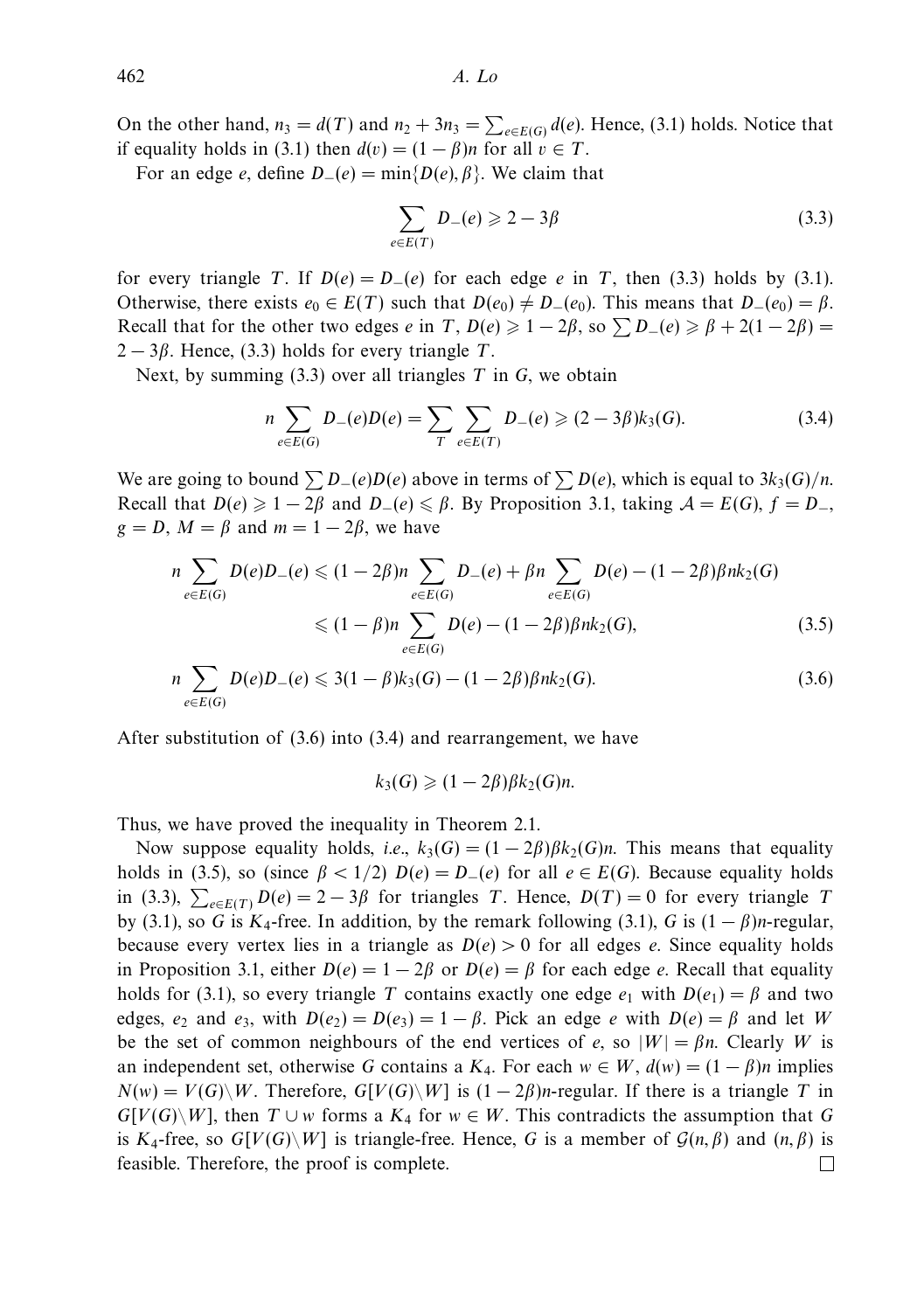## **4. Degree of a clique**

Denote the set of *t*-cliques in *G*[*U*] by  $\mathcal{K}_t(U)$  and write  $k_t(U)$  for  $|\mathcal{K}_r(U)|$ . If  $U = V(G)$ , we simply write  $K_r$  and  $k_r$ .

Define the *degree*  $d(T)$  of a *t*-clique *T* to be the number of  $(t + 1)$ -cliques containing *T*. In other words,  $d(T) = |\{S \in \mathcal{K}_{t+1} : T \subset S\}|$ . If  $t = 1$ , then  $d(v)$  coincides with the ordinary definition of the degree for a vertex *v*. If  $t = 2$ , then  $d(w)$  is the number of common neighbours of the end vertices of the edge *uv*, that is, the codegree of *u* and *v*. Clearly,  $\sum_{T \in \mathcal{K}_t} d(T) = (t+1)k_{t+1}$  for  $t \ge 1$ . For convenience, we write  $D(T)$  to denote *d*(*T*)*/n*.

Recall that  $p = \lceil \beta^{-1} \rceil - 1$  and  $1/(p + 1) \le \beta < 1/p$ . Let  $G_0 \in \mathcal{G}(n, \beta)$ , with  $(n, \beta)$  feasible. Let *T* be a *t*-clique in  $G_0$ . It is natural to see that there are three types of cliques according to  $|T \cap V_0|$ . However, if we consider  $d(T)$ , then there are only two types. To be precise,

$$
D(T) = \begin{cases} 1 - t\beta & \text{if } |V(T) \cap V_0| = 0, 1, \\ (p - t + 1)\beta & \text{if } |V(T) \cap V_0| = 2, \end{cases}
$$

for  $T \in \mathcal{K}_t(G_0)$  and  $2 \leq t \leq p+1$ . Next, define the functions  $D_+$  and  $D_-$  as follows. For a graph *G* with minimum degree  $\delta = (1 - \beta)n$ , define

$$
D_{-}(T) = \min\{D(T), (p - t + 1)\beta\}, \text{ and}
$$
  
 
$$
D_{+}(T) = D(T) - D_{-}(T) = \max\{0, D(T) - (p - t + 1)\beta\}
$$

for  $T \in \mathcal{K}_t$  and  $1 \leq t \leq p+1$ . We say that a clique *T* is heavy if  $D_+(T) > 0$ . The graph *G* is said to be heavy-free if and only if *G* does not contain any heavy cliques. Now, we study some basic properties of  $D(T)$ ,  $D_-(T)$  and  $D_+(T)$ .

**Lemma 4.1.** Let  $0 < \beta < 1$  and  $p = \lceil \beta^{-1} \rceil - 1$ . Suppose G is a graph of order *n* with minimum degree  $(1 - \beta)n$ . Suppose  $S \in \mathcal{K}_s$  and  $T \in \mathcal{K}_t(S)$  for  $1 \leq t < s$ . Then we have the following.

- $(i) D(S) \geq 1 s\beta$ .
- $(iii) D(S) \ge D(T) (s t)\beta.$
- $(iii)$  For  $s \leq p+1$ ,  $D_+(T) \leq D_+(S) \leq D_+(T) + (s-t)\beta$ .
- $(iv)$  If T is heavy and  $s \leqslant p+1$  then *S* is heavy.
- $p(n)$  *If T* is not heavy and  $s \leqslant p+1$ , then  $D_+(S) \leqslant (s-t)\beta$ . In particular, if  $t=s-1 \leqslant p$ , then  $D_+(S) \leqslant \beta$ .

Moreover, G is  $K_{p+2}$ -free if and only if G is heavy-free.

**Proof.** For each  $v \in S$ , there are at most  $\beta n$  vertices not joined to *v*. Hence,  $D(S) \geq 1 - s\beta$ , so (i) is true. Similarly, consider the vertices in  $S \setminus T$ , so (ii) is also true. If  $s \leq p + 1$  and  $D_{+}(T) > 0$ , then we have

$$
D_{+}(S) + (p - s + 1)\beta \ge D(S)
$$
  
\n
$$
\ge D(T) - (s - t)\beta
$$
  
\n
$$
= D_{+}(T) + (p - t + 1)\beta - (s - t)\beta,
$$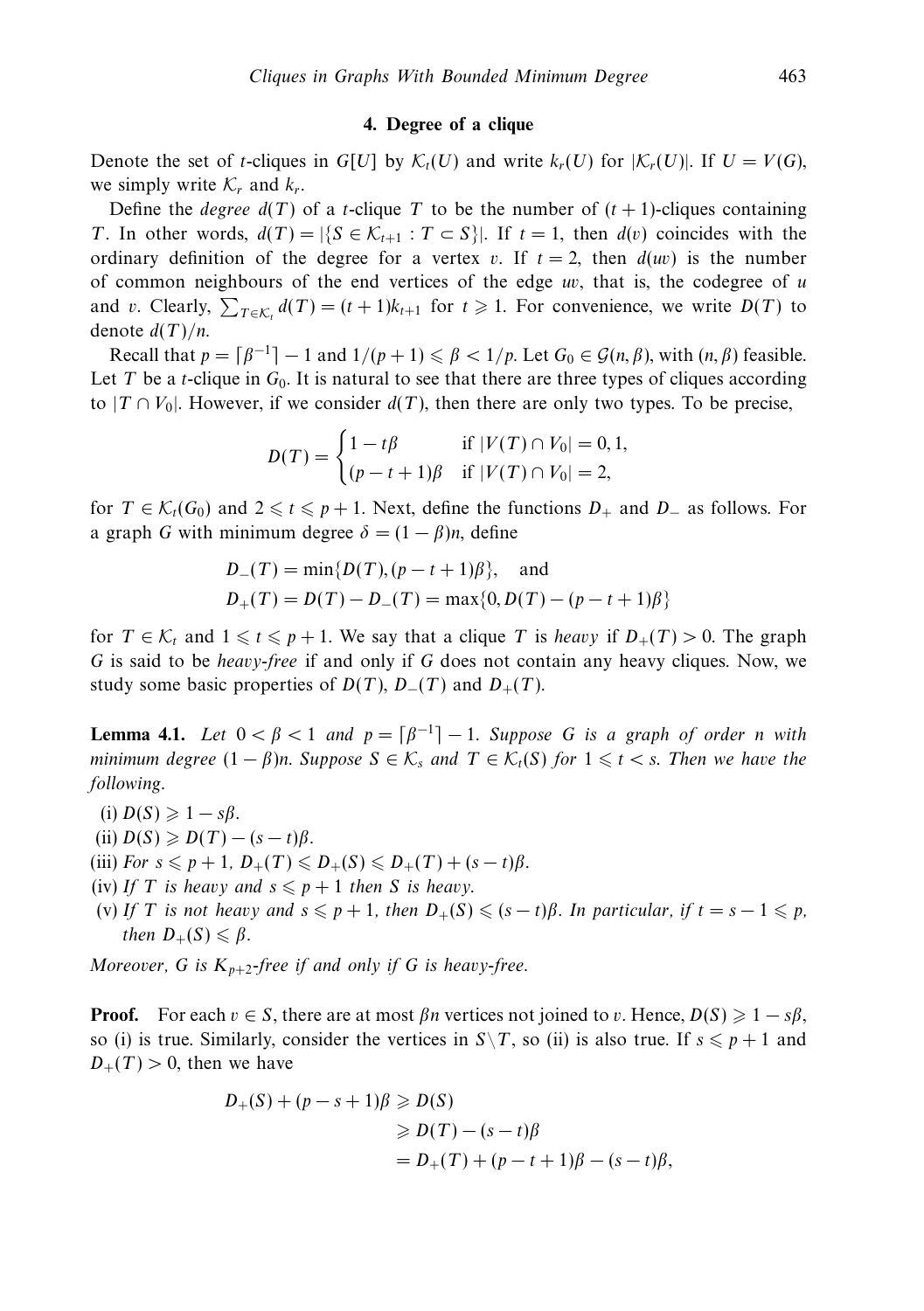so the left inequality of (iii) is true. Since  $D(S) \le D(T)$ , the right inequality of (iii) is also true by the definition of  $D_{+}(S)$  and  $D_{+}(T)$ . Hence, (iv) and (v) are true by the left and right inequalities in (iii) respectively. Notice that  $D(U) = D_+(U)$  for  $U \in \mathcal{K}_{p+1}$ . Hence, by (iv) G is  $K_{p+2}$ -free if and only if G is heavy-free (iv), *G* is  $K_{p+2}$ -free if and only if *G* is heavy-free.

Now we prove the generalized version of (3.1), that is, the sum of degrees of *t*-subcliques in an *s*-clique.

**Lemma 4.2.** Let  $0 < \beta < 1$ . Let *s* and *t* be integers with  $2 \leq t < s$ . Suppose G is a graph of order *n* with minimum degree  $(1 - \beta)n$ . Then

$$
\sum_{T \in \mathcal{K}_t(S)} D(T) \geq (1 - \beta)s \binom{s - 2}{t - 1} - (t - 1)\binom{s - 1}{t} + \binom{s - 2}{t - 2}D(S)
$$

for  $S \in \mathcal{K}_s$ . Moreover, if equality holds, then  $d(v) = (1 - \beta)n$  for all  $v \in S$ .

**Proof.** Let  $n_i$  be the number of vertices with exactly *i* neighbours in *S*. The three equations

$$
\sum_{i} n_i = n,\tag{4.1}
$$

$$
\sum_{i} in_{i} = \sum_{v \in V(S)} d(v) \geqslant s(1 - \beta)n,
$$
\n(4.2)

$$
\sum_{i} {i \choose t} n_i = \sum_{T \in \mathcal{K}_t(S)} D(T) n \tag{4.3}
$$

follow by counting the number of vertices, edges and  $(t + 1)$ -cliques respectively. Next, by considering  $(t-1)\binom{s-1}{t}(4.1) - \binom{s-2}{t-1}(4.2) + (4.3)$ , we have

$$
\sum_{T \in \mathcal{K}_t(S)} D(T)n \geqslant \left( (1-\beta)s \binom{s-2}{t-1} - (t-1) \binom{s-1}{t} \right) n + \sum_{0 \leqslant i \leqslant s} x_i n_i,
$$

where  $x_i = \binom{i}{t} + (t-1)\binom{s-1}{t} - i\binom{s-2}{t-1}$ . Notice that  $x_i = x_{i+1} + \binom{s-2}{t-1} - \binom{i}{t-1} \ge x_{i+1}$  for  $0 \le t$  $i \leq s - 2$ . For  $i = s - 1$ , we have

$$
x_{s-1} = {s-1 \choose t} + (t-1){s-1 \choose t} - (s-1){s-2 \choose t-1}
$$
  
=  $t {s-1 \choose t} - (s-1){s-2 \choose t-1} = 0.$ 

For  $i = s$ ,  $n_s = D(S)n$  and

$$
x_s = {s \choose t} + (t-1){s-1 \choose t} - s {s-2 \choose t-1}
$$

$$
= t {s-1 \choose t} + {s-1 \choose t-1} - s {s-2 \choose t-1}
$$

$$
= (s-t+1){s-1 \choose t-1} - s {s-2 \choose t-1}
$$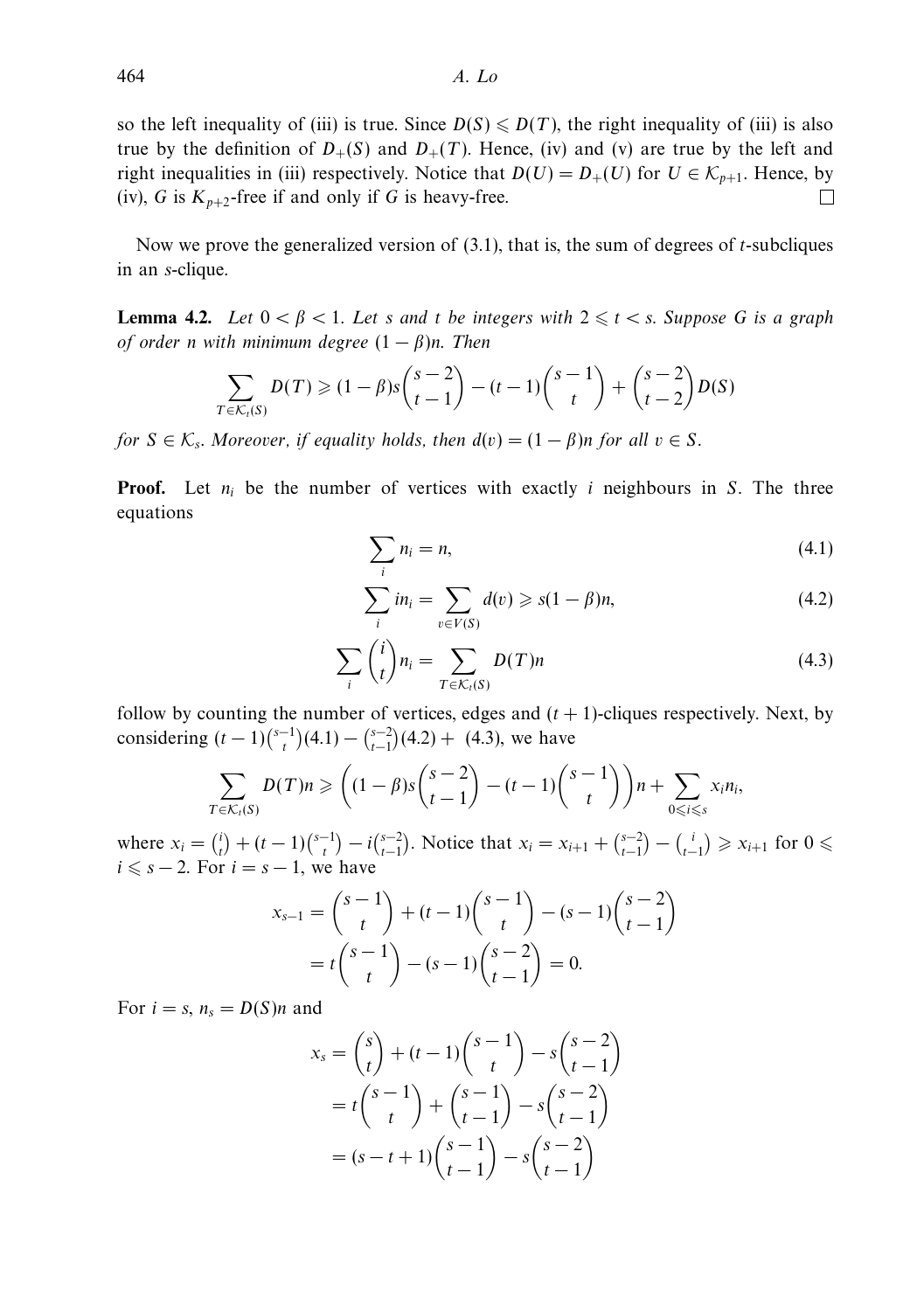$$
= (s - t + 1) {s - 2 \choose t - 2} - (t - 1) {s - 2 \choose t - 1}
$$

$$
= {s - 2 \choose t - 2}.
$$

In particular, if equality holds in the lemma, then equality holds in (4.2). This means that  $d(v) = (1 - \beta)n$  for all  $v \in S$ . П

Most of the time, we are only interested in the case when  $s = t + 1$ . Hence, we state the following corollary.

**Corollary 4.3.** Let  $0 < \beta < 1$ . Suppose G is a graph of order *n* with minimum degree  $(1$ *β*)*n*. Then

$$
\sum_{T \in \mathcal{K}_t(S)} D(T) \geqslant 2 - (t+1)\beta + (t-1)D(S)
$$

for  $S \in \mathcal{K}_{t+1}$  and integer  $t \ge 2$ . Moreover, if equality holds, then  $d(v) = (1 - \beta)n$  for all  $v \in S$ .

In the next lemma, we show that the functions *D* in Lemma 4.2 can be replaced with *D*−.

**Lemma 4.4.** Let  $0 < \beta < 1$  and  $p = \lceil \beta^{-1} \rceil - 1$ . Let *s* and *t* be integers with  $2 \leq t < s \leq$  $p + 1$ . Suppose *G* is a graph of order *n* with minimum degree  $(1 - \beta)n$ . Then, for  $S \in \mathcal{K}_s$ ,

$$
\sum_{T \in \mathcal{K}_t(S)} D_-(T) \geq (1-\beta)s \binom{s-2}{t-1} - (t-1)\binom{s-1}{t} + \binom{s-2}{t-2}D_-(S).
$$

**Proof.** Since  $D_+(S) \ge D_+(T)$  for every  $T \in \mathcal{K}_t(S)$  by Lemma 4.1(iii), there is nothing to prove by Lemma 4.2 if there are at most  $\binom{s-2}{t-2}$  heavy *t*-cliques in *S*. Now suppose there are more than  $\binom{s-2}{t-2}$  heavy *t*-cliques in *S*. In particular, *S* contains a heavy *t*-clique, so *S* is itself heavy with  $D_-(S)=(p+1-s)\beta$  by Lemma 4.1(iv). Thus, the right-hand side of the inequality is  $\binom{s}{t}(1-t\beta) + \binom{s-2}{t-2}((p+1)\beta - 1)$ . By Lemma 4.1(i) we have that  $D_{-}(T) \geq (1-t\beta)$  for  $T \in \mathcal{K}_t(S)$ . Furthermore, by Lemma 4.1(iv)  $D_{-}(T) = (p-t+1)\beta$  if *T* is heavy, so summing *D*−(*T*) over  $T \in \mathcal{K}_t(S)$  gives

$$
\sum_{T \in \mathcal{K}_t(S)} D_{-}(T) \ge k_t^+(S)(p - t + 1)\beta + \left(\binom{s}{t} - k_t^+(S)\right)(1 - t\beta)
$$

$$
= \binom{s}{t}(1 - t\beta) + k_t^+(S)((p + 1)\beta - 1).
$$

This completes the proof of the lemma.

Define the function  $\widetilde{D}: \mathcal{K}_{t+1} \to \mathbb{R}$  such that

$$
\widetilde{D}(S) = \sum_{T \in \mathcal{K}_t(S)} D_{-}(T) - (2 - (t+1)\beta + (t-1)D_{-}(S))
$$

for  $S \in \mathcal{K}_{t+1}$  and  $2 \leq t \leq p$ . Hence, for  $s = t + 1$ , Lemma 4.4 gives the following corollary.

 $\Box$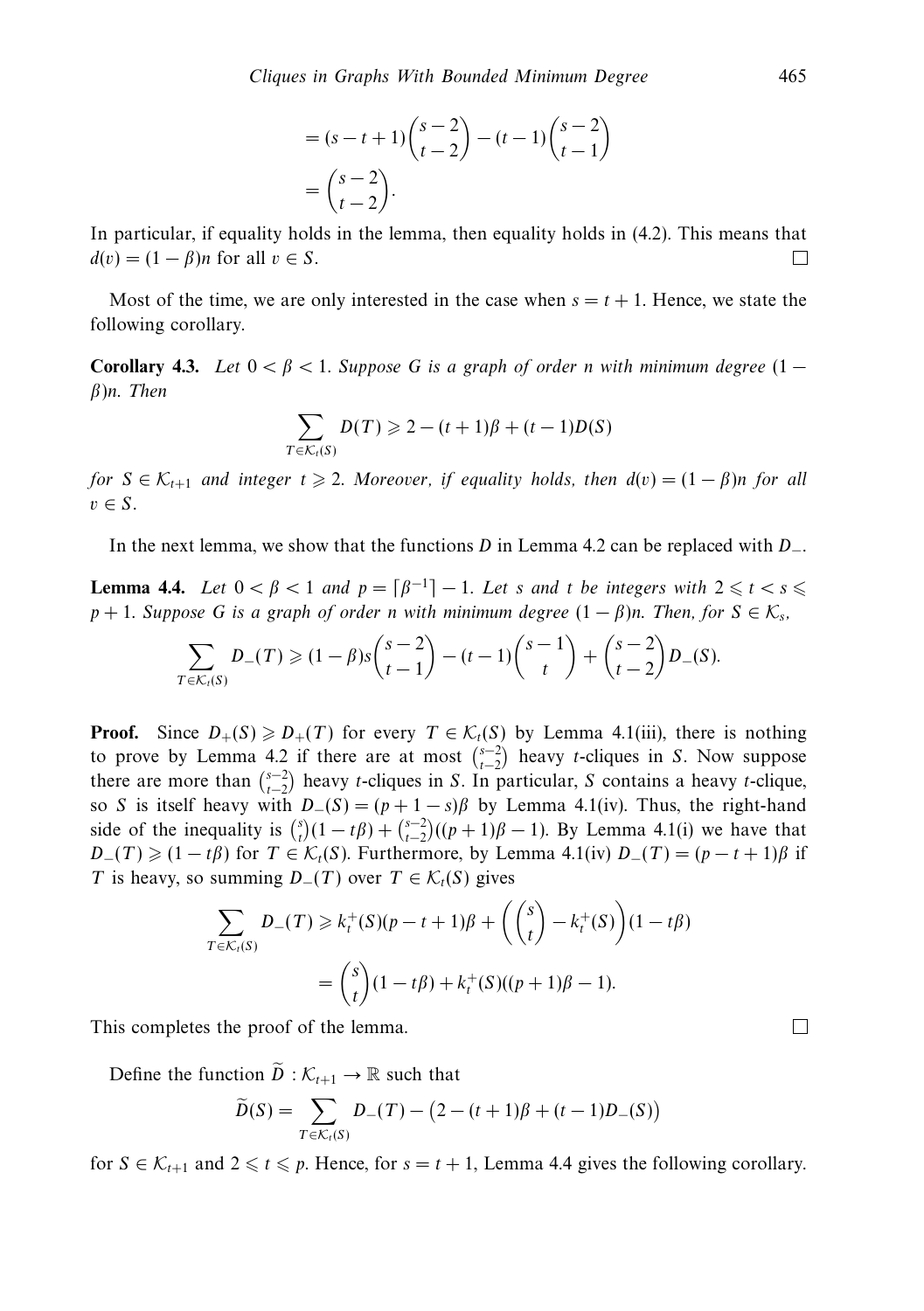**Corollary 4.5.** Let  $0 < \beta < 1$  and  $p = \lceil \beta^{-1} \rceil - 1$ . Let *t* be an integer with  $2 \le t \le p$ . Suppose *G* is a graph of order *n* with minimum degree  $(1 - \beta)n$ . Then  $\overline{D}(S) \geq 0$  for  $S \in \mathcal{K}_{t+1}$ .

Next, we bound  $\sum_{S \in \mathcal{K}_{t+1}} \tilde{D}(S)$  from above by using Proposition 3.1.

**Lemma 4.6.** Let  $0 < \beta < 1$  and  $p = \lceil \beta^{-1} \rceil - 1$ . Let t be an integer with  $2 \leq t \leq p$ . Suppose *G* is a graph of order *n* with minimum degree  $(1 - \beta)n$ . Then

$$
\sum_{S \in \mathcal{K}_{t+1}} \widetilde{D}(S) \leq (t - 1 + (p - 2t + 2)(t + 1)\beta)k_{t+1} + (t - 1) \sum_{S \in \mathcal{K}_{t+1}} D_{+}(S)
$$

$$
- (1 - t\beta)(p - t + 1)\beta nk_{t} - (t - 1)(t + 2)\frac{k_{t+2}}{n} - (1 - t\beta)n \sum_{T \in \mathcal{K}_{t}} D_{+}(T).
$$

Moreover, equality holds if and only if, for each  $T \in \mathcal{K}_t$ , either  $D_-(T) = 1 - t\beta$  or  $D_-(T) =$  $(p - t + 1)\beta$ .

**Proof.** Notice that the sum  $\widetilde{D}(S)$  over  $S \in \mathcal{K}_{t+1}$  is equal to

$$
\sum_{S \in \mathcal{K}_{t+1}} \sum_{T \in \mathcal{K}_t(S)} D_{-}(T) - (2 - (t+1)\beta)k_{t+1} - (t-1)\sum_{S \in \mathcal{K}_{t+1}} D_{-}(S). \tag{4.4}
$$

Consider each term separately. Since  $D(S) = D_-(S) + D_+(S)$ ,

$$
\sum_{S \in \mathcal{K}_{t+1}} D_{-}(S) = \sum_{S \in \mathcal{K}_{t+1}} D(S) - \sum_{S \in \mathcal{K}_{t+1}} D_{+}(S) = \frac{(t+2)k_{t+2}}{n} - \sum_{S \in \mathcal{K}_{t+1}} D_{+}(S).
$$

By interchanging the order of summation, we have

$$
\sum_{S \in \mathcal{K}_{t+1}} \sum_{T \in \mathcal{K}_t(S)} D_{-}(T) = n \sum_{T \in \mathcal{K}_t} D_{-}(T) D(T),
$$

and by Proposition 3.1, taking  $A = K_t$ ,  $f = D_-, g = D$ ,  $M = (p - t + 1)\beta$  and  $m = 1 - t\beta$ ,

$$
n \sum_{T \in \mathcal{K}_t} D_{-}(T)D(T)
$$
  
\n
$$
\leq (1 - t\beta)n \sum_{T \in \mathcal{K}_t} D_{-}(T) + (p - t + 1)\beta n \sum_{T \in \mathcal{K}_t} D(T) - (1 - t\beta)(p - t + 1)\beta nk_t
$$
  
\n
$$
= (1 + (p - 2t + 1)\beta)n \sum D(T) - (1 - t\beta)n \sum D_{+}(T) - (1 - t\beta)(p - t + 1)\beta nk_t
$$
  
\n
$$
= (1 + (p - 2t + 1)\beta)(t + 1)k_{t+1} - (1 - t\beta)n \sum D_{+}(T) - (1 - t\beta)(p - t + 1)\beta nk_t.
$$

Hence, substituting these identities back into (4.4), we obtain the desired inequality in the lemma.

By Proposition 3.1, equality holds if and only if, for each  $T \in \mathcal{K}_t$ , either  $D(T) = 1 - t\beta$ <br> $D_-(T) = (p - t + 1)\beta$ . or  $D_-(T) = (p - t + 1)\beta$ .

To keep our calculations simple, we are going to establish a few relationships between  $g_t(\beta)$  and  $g_{t+1}(\beta)$  in the next lemma.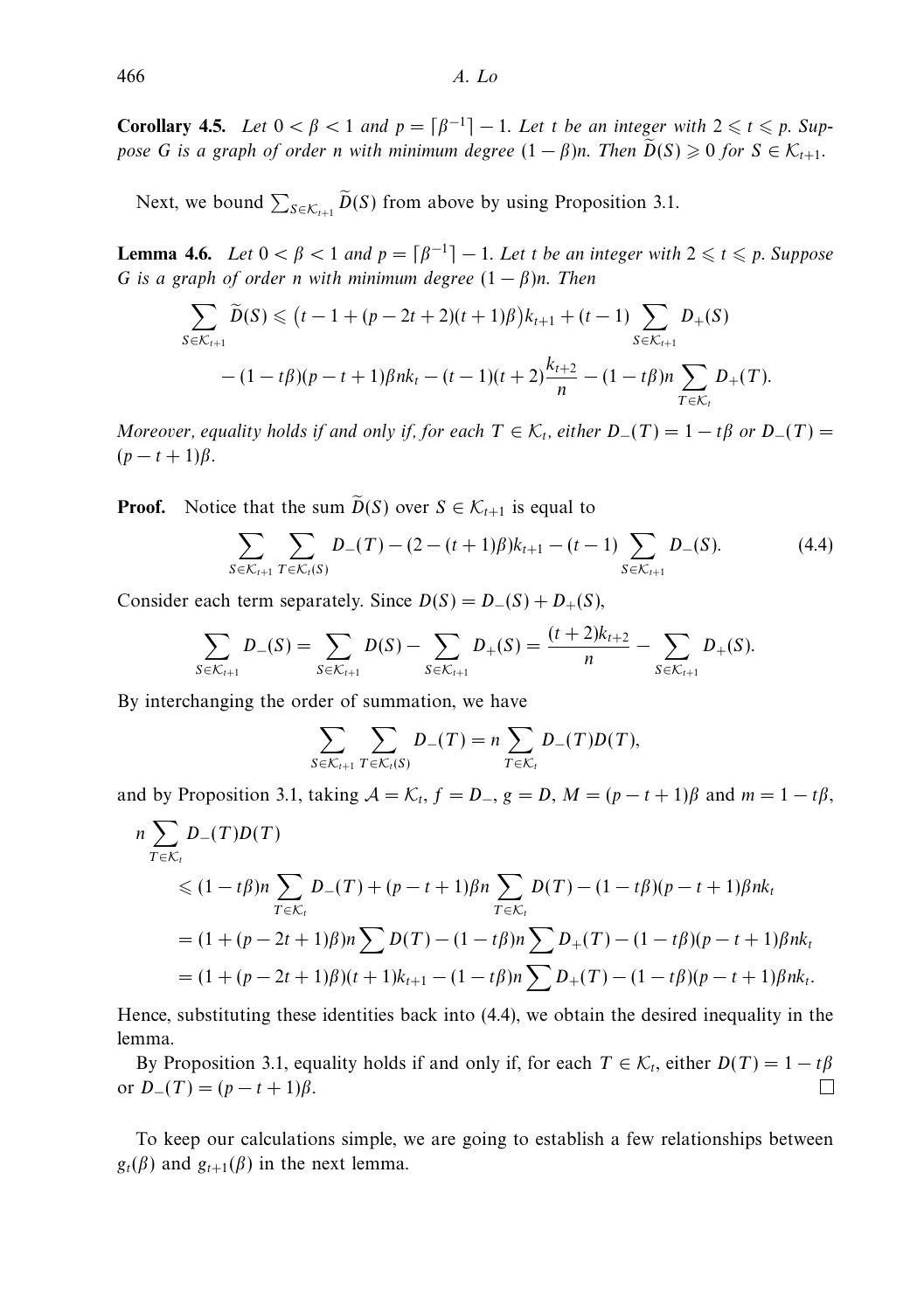**Lemma 4.7.** Let  $0 < \beta < 1$  and  $p = \lceil \beta^{-1} \rceil - 1$ . Let t be an integer with  $2 \leq t \leq p$ . Then

$$
(t+1)g_{t+1}(\beta) = (1-t\beta)g_t(\beta) + \frac{1}{2}\binom{p-1}{t-2}((p+1)\beta - 1)(1-(p-1)\beta)(1-p\beta)\beta^{t-2}, \tag{4.5}
$$
\n
$$
(t+1)g_{t+1}(\beta) = (1-t\beta)(p-t+1)\beta g_t(\beta) + (t-1)(t+2)g_{t+2}(\beta) \tag{4.6}
$$

$$
g_{t+1}(\beta) = \frac{(1-t\beta)(p-t+1)\beta g_t(\beta) + (t-1)(t+2)g_{t+2}(\beta)}{t-1 + (t+1)(p-2t+2)\beta}.
$$
\n(4.6)

Moreover,

$$
\frac{g_p(\beta)}{g_{p+1}(\beta)} = \frac{1}{\beta} \left( 1 + \frac{\beta g_{p-1}(\beta')}{(1-\beta)g_p(\beta')} \right),\tag{4.7}
$$

where  $\beta' = \beta/(1-\beta)$ .

**Proof.** We fix  $\beta$  (and  $p$ ) and write  $g_t$  to denote  $g_t(\beta)$ . Pick *n* such that  $(n, \beta)$  is feasible and let *G* ∈ G(*n, β*) with partition classes *V*0*, V*1*,...,Vp*−<sup>1</sup> as described in Definition 1.1. Thus, for  $T \in \mathcal{K}_t$ ,  $D(T) = 1 - t\beta$  or  $D(T) = (p - t + 1)\beta$ . Since  $D(T) = (p - t + 1)\beta$  if and only if  $|V(T) \cap V_0| = 2$ , there are exactly

$$
\frac{1}{2}\binom{p-1}{t-2}(1-(p-1)\beta)(1-p\beta)\beta^{t-2}n^{t}
$$

*t*-cliques *T* with  $D(T) = (p - t + 1)\beta$ . Also, we have

$$
(t+1)g_{t+1}n^{t+1} = (t+1)k_{t+1} = n \sum_{T \in \mathcal{K}_t} D(T).
$$

Hence, (4.5) is true, by expanding the right-hand side of the equation above. For  $2 \leq s < p$ , let  $f_s$  and  $f_{s+1}$  be (4.5) with  $t = s$  and  $t = s + 1$  respectively. Then (4.6) follows by considering  $(p - s + 1)f_s - (s - 1)\beta f_{s+1}$ .

Now let  $G' = G\backslash V_{n-1}$ . Notice that *G*' is  $(1 - 2\beta)n$ -regular with  $(1 - \beta)n$  vertices. We observe that *G*' is a member of  $G(n', \beta')$ , where  $n' = (1 - \beta)n$  and  $\beta' = \beta/(1 - \beta)$ . Observe that  $\lceil \beta'^{-1} \rceil - 1 = p - 1$ , so  $1/p \le \beta' < 1/(p - 1)$ . Recall that  $k_t(G) = g_t(\beta)n^t$  for all  $2 \leq t \leq p$ , so  $k_{p+1}(G)g_p(\beta) = k_p(G)g_{p+1}(\beta)n$ . Similarly,  $k_p(G')g_{p-1}(\beta') = k_{p-1}(G')g_p(\beta')n$ . By considering  $\mathcal{K}_p(G)$  and  $\mathcal{K}_{p+1}(G)$ , we obtain the following two equations:

$$
k_{p+1}(G) = \beta nk_p(G'),
$$
\n
$$
k_p(G) = \beta nk_{p-1}(G') + k_p(G') = \beta n \frac{g_{p-1}(\beta')k_p(G')}{n'g_p(\beta')} + k_p(G')
$$
\n
$$
= \left(1 + \frac{\beta g_{p-1}(\beta')}{(1 - \beta)g_p(\beta')}\right)k_p(G').
$$
\n(4.9)

By substituting (4.8) and (4.9) into  $k_p(G)n/k_{p+1}(G) = g_p(\beta)/g_{p+1}(\beta)$ , we obtain (4.7). The proof is complete.  $\Box$ 

## **5.**  $K_{p+2}$ -free graphs

In this section, all graphs are assumed to be  $K_{p+2}$ -free. Lemma 4.1 implies that these graphs are also heavy-free. This means that  $D_+(T) = 0$  and  $D(T) \leq (p - t + 1)\beta$  for all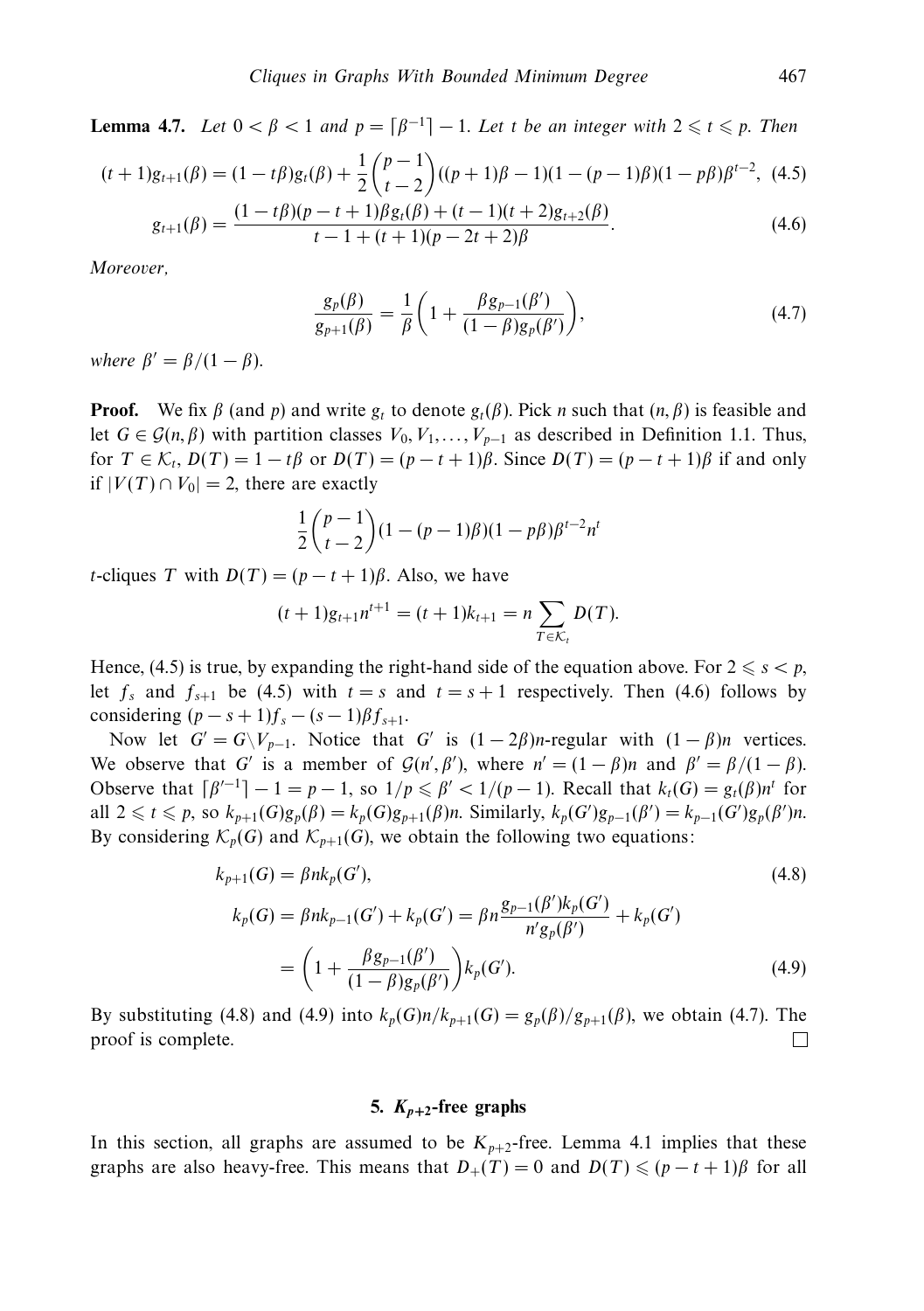*T* ∈  $K_t$  and  $t \le p + 1$ . We prove the theorem below, which easily implies Theorem 2.2 as  $g_2(\beta)n^2 = (1 - \beta)n^2/2 \leq k_2(G).$ 

**Theorem 5.1.** Let  $0 < \beta < 1$  and  $p = \lceil \beta^{-1} \rceil - 1$ . Suppose G is a  $K_{p+2}$ -free graph of order *n* with minimum degree  $(1 - \beta)n$ . Then

$$
\frac{k_s(G)}{g_s(\beta)n^s} \geqslant \frac{k_t(G)}{g_t(\beta)n^t} \tag{5.1}
$$

holds for  $2 \leqslant t < s \leqslant p + 1$ . Moreover, the following three statements are equivalent:

- (i) equality holds for some  $2 \leq t < s \leq p + 1$ ,
- (ii) equality holds for all  $2 \leq t < s \leq p + 1$ ,
- (iii) the pair  $(n, \beta)$  is feasible and G is a member of  $\mathcal{G}(n, \beta)$ .

**Proof.** Fix  $\beta$  and write  $g_t$  to denote  $g_t(\beta)$ . Recall that  $D_+(T) = 0$  for cliques *T*. By Corollary 4.5 and Lemma 4.6, we have

$$
k_{t+1} \geqslant \frac{(1-t\beta)(p-t+1)\beta nk_t + (t-1)(t+2)k_{t+2}/n}{t-1+(p-2t+2)(t+1)\beta}.
$$
\n
$$
(5.2)
$$

First, we are going to prove (5.1). It is sufficient to prove the case when  $s = t + 1$ . We proceed by induction on *t* from above. For  $t = p$ ,  $k_{p+2} = 0$  and so (5.2) becomes

$$
(p-1-(p-2)(p+1)\beta)k_{p+1} \geq (1-p\beta)\beta nk_p.
$$

Since  $g_{p+2} = 0$ , we have  $k_{p+1}/g_{p+1}n^{p+1} \ge k_p/g_pn^p$  by (4.6). Hence, (5.1) is true for  $t = p$ . For  $t < p$ , (5.2) becomes

$$
(t-1+(t+1)(p-2t+2)\beta)k_{t+1}
$$
  
\n
$$
\geq (1-t\beta)(p+1-t)\beta nk_t + (t-1)(t+2)k_{t+2}/n
$$
  
\n
$$
\geq (1-t\beta)(p+1-t)\beta nk_t + (t-1)(t+2)g_{t+2}k_{t+1}/g_{t+1},
$$
\n(5.3)

by the induction hypothesis. Thus, (5.1) follows from (4.6).

It is clear that (iii) implies both (i) and (ii) by Definition 1.1 and the feasibility of (*n, β*). Suppose (i) holds, so equality holds in (5.1) for  $t = t_0$  and  $s = s_0$  with  $t_0 < s_0$ . We claim that equality must also hold for  $t = p$  and  $s = p + 1$ . Suppose the claim is false and equality holds for  $t = t_0$  and  $s = s_0$ , where  $s_0$  is maximal. Since equality holds for  $t = t_0$ , by (5.1), equality holds for  $t = t_0, \ldots, s_0 - 1$  with  $s = s_0$ . We may assume that  $t = s_0 - 1$ and  $s_0 \neq p+1$  and  $k_{s_0+1}/g_{s_0+1}$   $\neq$   $k_{s_0}/g_{s_0}$ . However, this would imply a strict inequality in (5.3), contradicting the fact that equality holds for  $s = s_0$  and  $t = s_0 - 1$ . Thus, the proof of the claim is complete, that is, if (i) holds then equality holds in (5.1) for  $t = p$ and  $s = p + 1$ .

Therefore, to prove that (i) implies (iii), it is sufficient to show that if  $k_{p+1}/g_{p+1}n^{p+1} =$  $k_p/g_p n^p$ , then  $(n, \beta)$  is feasible and *G* is a member of  $\mathcal{G}(n, \beta)$ . We proceed by induction on *p*. It is true for  $p = 2$  by Theorem 2.1, so we may assume  $p \ge 3$ . Since equality holds in (5.1), we have equality in (5.2), Corollary 4.5 and Lemma 4.6. Since  $D_+$  is a zero function, equality in Corollary 4.5 implies equality in Corollary 4.3 and so *G* is  $(1 - \beta)n$ -regular, as every vertex is a  $(p + 1)$ -clique. In addition, for each  $T \in \mathcal{K}_p$ , either  $D(T) = 1 - p\beta$  or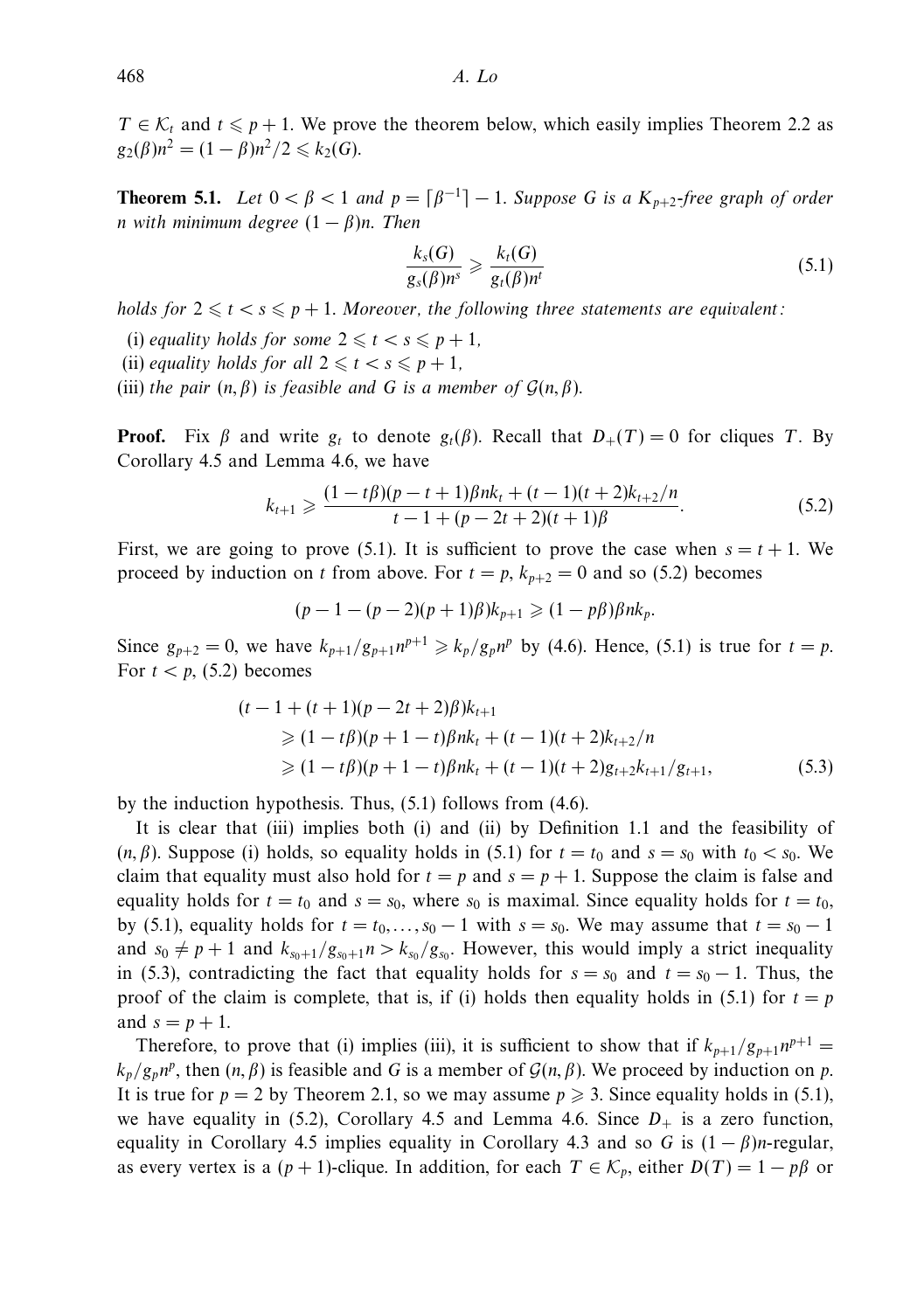$D(T) = \beta$  by equality in Lemma 4.6. Moreover, Corollary 4.3 implies that  $\sum_{T \in \mathcal{K}_p(S)} D(T) \ge$  $2 - (p + 1)\beta$  for  $S \in \mathcal{K}_{p+1}$ . Thus, there exists  $T \in \mathcal{K}_p(S)$  with  $D(T) = \beta$ . Pick  $T \in \mathcal{K}_p$  with  $D(T) = \beta$  and let  $W = \bigcap \{N(v) : v \in V(S)\},\$  so  $|W| = \beta$ . Since *G* is  $K_{p+2}$ -free, *W* is a set of independent vertices. For each  $w \in W$ ,  $d(w) = (1 - \beta)n$ , so  $N(w) = V(G)\setminus W$ . Thus, the graph  $G' = G[V(G) \setminus W]$  is  $(1 - \beta')n'$ -regular, where  $n' = (1 - \beta)n$ ,  $\beta'n' = (1 - 2\beta)n$  and *β*<sup>'</sup> = *β*/(1 − *β*). Note that  $\lceil \beta'^{-1} \rceil - 1 = p - 1$ . Since *G* is  $K_{p+2}$ -free, *G'* is  $K_{p+1}$ -free. Also,  $k_{p+1}(G) = \beta nk_p(G')$  and

$$
k_p(G) = \beta n k_{p-1}(G') + k_p(G') \stackrel{\text{by (5.1)}}{\leq} \beta \frac{g_{p-1}(\beta') k_p(G')}{g_p(\beta')} + k_p(G')
$$
  
= 
$$
\left(1 + \beta \frac{g_{p-1}(\beta')}{(1 - \beta)g_p(\beta')}\right) k_p(G') \stackrel{\text{by (4.7)}}{\leq} \frac{g_p(\beta)\beta}{g_{p+1}(\beta)} k_p(G').
$$
 (5.4)

Hence,

$$
g_p(\beta)\beta nk_p(G') = g_p(\beta)k_{p+1}(G) \stackrel{\text{by } (\mathcal{S},1)}{=} g_{p+1}(\beta)nk_p(G) \stackrel{\text{by } (\mathcal{S},4)}{\leqslant} g_p(\beta)\beta nk_p(G').
$$

Therefore, we have  $k_p(G')/g_p(\beta')n'^p = k_{p-1}(G')/g_{p-1}(\beta')n'^{p-1}$ . By the induction hypothesis,  $G' \in \mathcal{G}(n', \beta')$ , which implies  $G \in \mathcal{G}(n, \beta)$ . This completes the proof of the theorem. П

## **6.** Evaluating  $k_r(n, \delta)$  for  $2n/3 < \delta \leqslant 3n/4$

By Theorem 2.2, in order to prove Conjecture 1.2 it remains to handle the heavy cliques. However, even though both Corollary 4.5 and Lemma 4.6 are sharp by considering  $G \in \mathcal{G}(n, \beta)$ , they are not sufficient to prove Conjecture 1.2, even for the case when  $2n/3 < \delta \leq 3n/4$  by the observation below. Let  $2n/3 < \delta \leq 3n/4$ ,  $1/4 \leq \beta < 1/3$  and  $p = 3$ . By Corollary 4.5 and Lemma 4.6, we have

$$
(1+3\beta)k_3 + \sum_{T \in \mathcal{K}_3} D_+(T) \geq 2(1-2\beta)\beta nk_2 + \frac{4}{n}k_4 + (1-2\beta)n \sum_{e \in \mathcal{K}_2} D_+(e),\tag{6.1}
$$

$$
(2-4\beta)k_4 + 2\sum_{S \in \mathcal{K}_4} D_+(S) \geq (1-3\beta)\beta nk_3 + \frac{10}{n}k_5 + (1-3\beta)n\sum_{T \in \mathcal{K}_3} D_+(T),\tag{6.2}
$$

for  $t = 2$  and  $t = 3$  respectively. Since  $D_-\$  is a zero function on 4-cliques,

$$
\sum_{S\in\mathcal{K}_4} D_+(S) = \sum_{S\in\mathcal{K}_4} D(S) = 5k_S/n.
$$

Hence, the terms with  $k_5$  and  $\sum_{i=1}^{n} D_{+}(S)$  cancel in (6.2). Also,  $(1 - 2\beta) > 0$ , so we may ignore the term with  $\sum D_{+}(e)$  in (6.1). Recall that  $g_2(\beta) = (1 - \beta)/2$  and  $g_3(\beta) = (1 - 2\beta)^2 \beta$ . After substitution of  $(6.2)$  into  $(6.1)$ , replacing the  $k_4$  term and rearrangement, we get

$$
k_3(G) \ge g_3(\beta)n^3 - \frac{4\beta - 1}{1 - \beta} \sum_{T \in \mathcal{K}_3} D_+(T).
$$

However,  $(4\beta - 1) \ge 0$  only if  $\beta = 1/4$ . Hence, we are going to strengthen both (6.2) and (6.1). Recall that (6.1) is a consequence of Corollary 4.5 and Lemma 4.6 for  $t = 2$ . Therefore, the following lemma, which is a strengthening of Corollary 4.5 for  $t = 2$ , would lead to a strengthening of (6.1).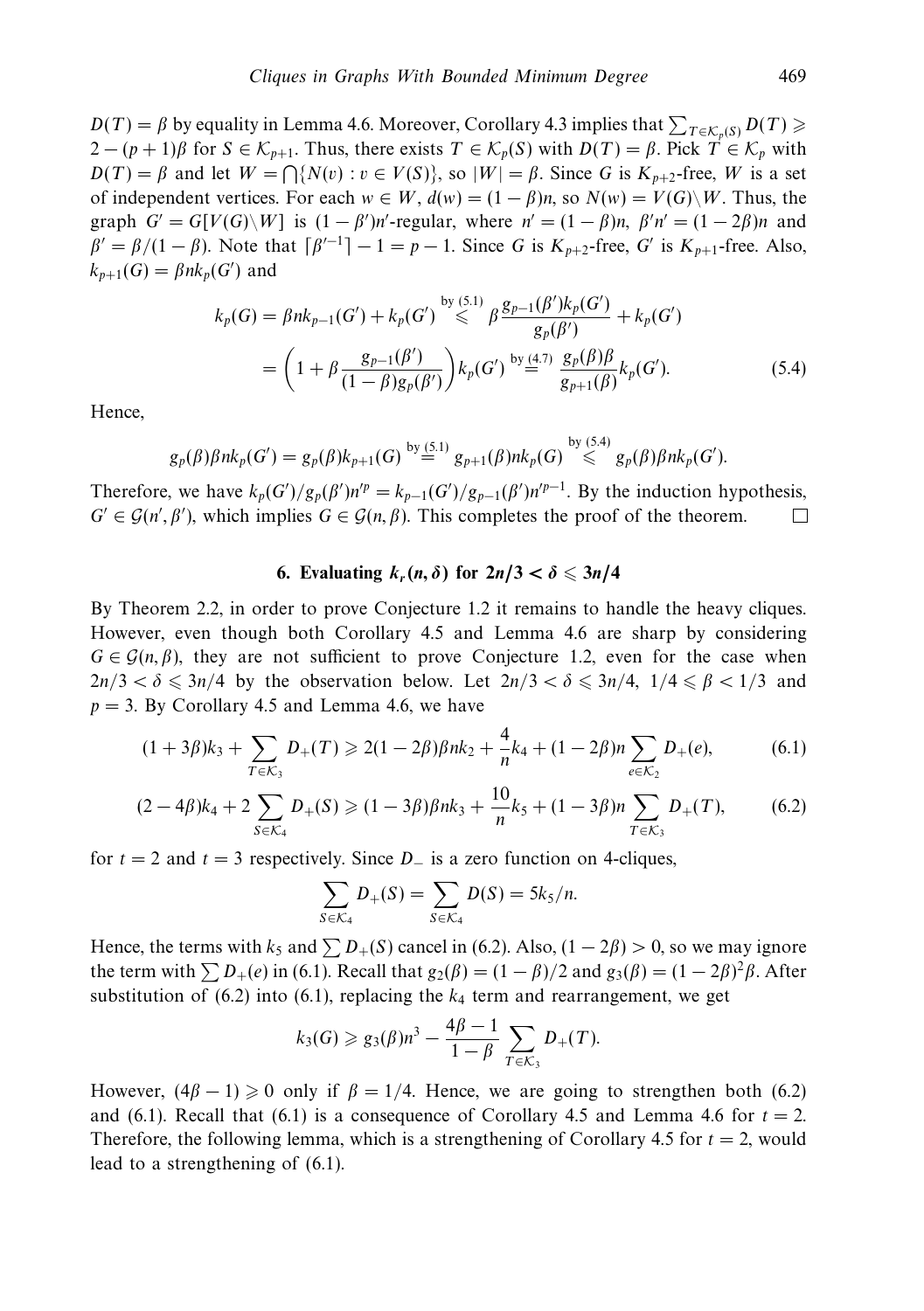**Lemma 6.1.** Let  $1/4 \le \beta < 1/3$ . Suppose G is a graph of order *n* with minimum degree  $(1 - \beta)n$ . Then, for  $T \in \mathcal{K}_3$ ,

$$
\widetilde{D}(T) \geq \left(1 - \frac{2}{29 - 75\beta}\right) \frac{4\beta - 1}{1 - 2\beta} D_+(T) - (1 - 2\beta) \sum_{e \in \mathcal{K}_2(T)} \frac{D_+(e)}{D_+(e) + \beta}.
$$
 (6.3)

Moreover, if equality holds then *T* is not heavy and  $d(v) = (1 - \beta)n$  for all  $v \in T$ .

**Proof.** Let *c* be  $(1 - 2/(29 - 75\beta))(4\beta - 1)/(1 - 2\beta)$ . Corollary 4.5 gives  $\tilde{D}(T) \ge 0$ , so we may assume that *T* is heavy. In addition, Corollary 4.3 implies that

$$
\widetilde{D}(T) + \sum_{e \in \mathcal{K}_2(T)} D_+(e) \geq D_+(T). \tag{6.4}
$$

Since  $c < 1$ , we may further assume that T contains at least one heavy edge, or else (6.3) holds as (6.4) becomes  $D(T) \ge D_+(T) > cD_+(T)$ . Let  $e_0 \in K_2(T)$  with  $D_+(e_0)$  maximal. By substituting (6.4) into (6.3), it is sufficient to show that the function

$$
f = \left(1 - \frac{1 - 2\beta}{D_{+}(e_0) + 2\beta}\right)\widetilde{D}(T) - \left(c - \frac{1 - 2\beta}{D_{+}(e_0) + 2\beta}\right)D_{+}(T)
$$

is non-negative.

 $\mathcal{L}$ 

First consider the case when  $D_+(T) \leq 1 - 3\beta$ . Lemma 4.1(iii) implies  $D_+(e_0) \leq D_+(T) \leq$ 1 − 3*β*. Hence,

$$
\frac{1 - 2\beta}{D_{+}(e_0) + 2\beta} - c \ge \frac{1 - 2\beta}{1 - \beta} - c > 0.
$$

Also,  $1 - 2\beta \leq 2\beta < D_+(e_0) + 2\beta$ . Therefore,  $f > 0$  by considering the coefficients of  $D(T)$  and  $D(T)$ . Hence, we may assume  $D_+(T) > 1 - 3\beta$ . Since *T* is heavy,  $D_-(T) = \beta$ . Therefore, by the definition of *D*, we have

$$
\widetilde{D}(T) = \sum_{e \in \mathcal{K}_2(T)} D_{-}(e) - 2(1 - \beta). \tag{6.5}
$$

We split into different cases separately depending on the number of heavy edges in *T*.

Suppose all edges are heavy. Thus,  $\dot{D}(T) = 2(4\beta - 1)$  by (6.5), because  $D_-(e) = 2\beta$  for all edges *e* in *T*. Clearly  $D_+(T) = D(T) - \beta \leq 1 - \beta$ . Hence, (6.3) is true as

$$
D(T) = 2(4\beta - 1) \ge (4\beta - 1)(1 - \beta)/(1 - 2\beta) \ge cD_{+}(T).
$$

Thus, there exists an edge in *T* that is not heavy and  $D_+(T) \leq \beta$  by Lemma 4.1(v).

Suppose *T* contains one or two heavy edges. We are going to show that in both cases

$$
D(T) \geq 2(D_{+}(T) - (1 - 3\beta)).
$$

First assume that there is exactly one heavy edge in *T*. Let  $e_1$  and  $e_2$  be the two non-heavy edges in *T*. Note that  $D_-(e_i) = D(e_i) \ge D(T) = D_+(T) + \beta$  for  $i = 1, 2$ . Thus, (6.5) and Lemma 4.1 imply that  $\hat{D}(T) \geq 2(D_+(T) - (1-3\beta))$ . Assume that *T* contains two heavy edges. Let  $e_1$  be the non-heavy edge in *T*. Similarly, we have  $D_-(e_1) \ge D_+(T) + \beta$ . Recall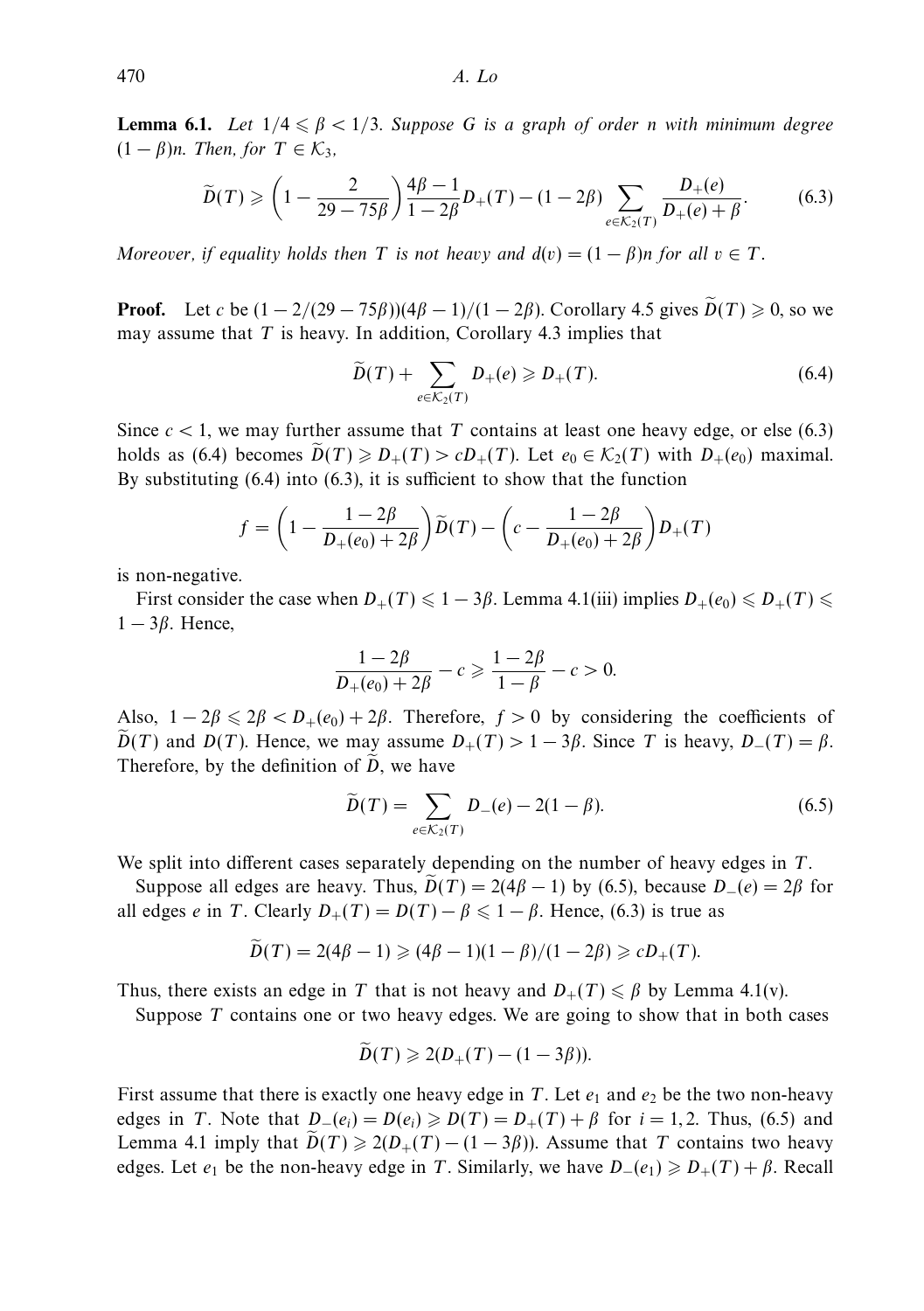that  $D_+(T) \leq \beta$ , so (6.5) and Lemma 4.1 imply

$$
\begin{aligned} \widetilde{D}(T) &\geq (4\beta + D_+(T) - (1 - 3\beta)) \\ &= 4\beta - 1 + D_+(T) - (1 - 3\beta) \geq 2(D_+(T) - (1 - 3\beta)). \end{aligned}
$$

Since  $\widetilde{D}(T) \geq 2(D_+(T) - (1-3\beta))$ , in proving (6.3), it is enough to show that

$$
D(e_0)f = (D_+(e_0) + 2\beta)f
$$
  
\n
$$
\geq 2(D_+(e_0) + 4\beta - 1)(D_+(T) - (1 - 3\beta))
$$
  
\n
$$
-(D_+(e_0) + 2\beta)c - (1 - 2\beta))D_+(T)
$$
\n(6.6)

is non-negative for  $0 < D_+(e_0) \leq D_+(T)$  and  $1-3\beta \leq D_+(T) \leq \beta$ . Notice that for a fixed  $D_{+}(T)$  it is enough to check the boundary points of  $D_{+}(e_0)$ . For  $D_{+}(e_0) = 0$ , we have

$$
D(e_0)f \ge (2(3-c)\beta - 1)D_+(T) - 2(4\beta - 1)(1 - 3\beta)
$$
  
\n
$$
\ge (4\beta - 1)(D_+(T) - (1 - 3\beta)) > 0.
$$

For  $D_+(e_0) = D_+(T)$ , the right-hand side of (6.6) becomes a quadratic function in  $D_+(T)$ . Moreover, both coefficients of  $D_+(T)^2$  and  $D_+(T)$  are positive. Thus, it is enough to check for  $D_{+}(T) = 1 - 3\beta$ . For  $D_{+}(T) = D_{+}(e_0) = 1 - 3\beta$ , (6.6) becomes

$$
D(e_0)f \geq (1 - c - (2 - c)\beta)(1 - 3\beta) > 0.
$$

Hence, we have proved the inequality in Lemma 6.1.

It is easy to check that if equality holds in (6.3) then  $D_{+}(T) = 0$ . Thus, for all edges *e* in *T*,  $D_{+}(e) = 0$  by Lemma 4.1. Furthermore, equality holds in (6.4), so equality holds in Corollary 4.3 as  $D_+(T)=0=D_+(e)$ . Hence,  $d(v)=(1-\beta)n$  for  $v \in S$ . This completes the proof of the lemma.  $\Box$ 

Together with Lemma 4.6 with  $t = 2$ , we obtain the strengthening of (6.1).

**Corollary 6.2.** Let  $1/4 \leq \beta < 1/3$ . Suppose G is a graph of order *n* with minimum degree  $(1 - \beta)n$ . Then

$$
(1+3\beta)k_3 + \frac{2}{1-2\beta} \left(1 - 3\beta + \frac{4\beta - 1}{29 - 75\beta} \right) \sum_{T \in \mathcal{K}_3} D_+(T) \geq 2(1 - 2\beta)\beta nk_2 + 4\frac{k_4}{n}
$$

holds. Moreover, if equality holds, then *G* is  $(1 - \beta)n$ -regular and for each edge *e*, either we *have*  $D(e) = 1 - 2\beta$  or  $D(e) = 2\beta$ .

Note that by mimicking the proof of Lemma 6.1, we could obtain a strengthening of Corollary 4.5 for  $t = 3$ . It would lead to a strengthening of  $(6.2)$ . However, it is still not sufficient to prove Conjecture 1.2 when  $\beta$  is close to 1/3. Instead, we prove the following statement. The proof requires a detailed analysis of  $K_5$ , so it is postponed to Section 7.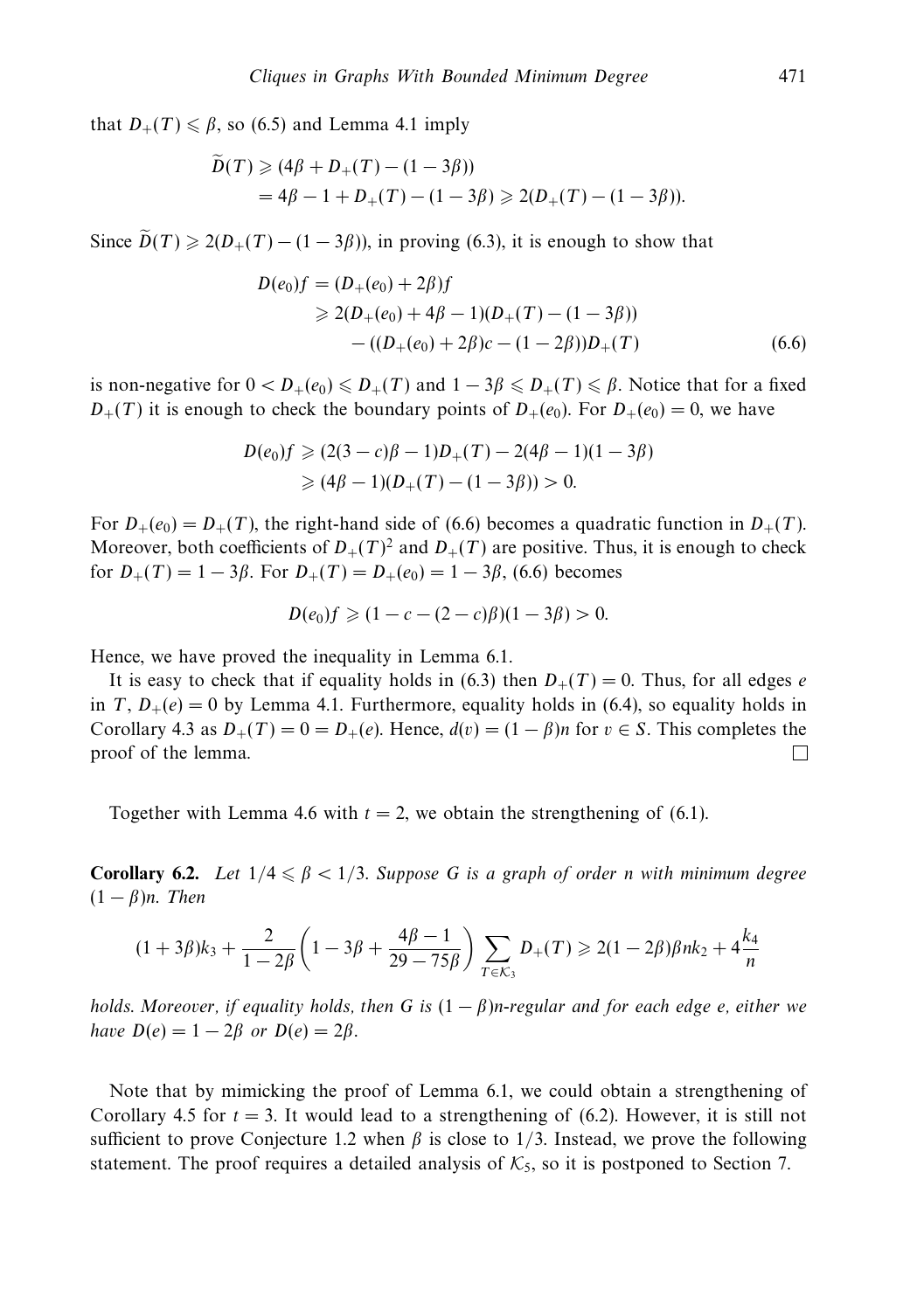**Lemma 6.3.** Let  $1/4 \le \beta < 1/3$ . Suppose G is a graph of order *n* with minimum degree  $(1 - \beta)n$ . Then

$$
(2-4\beta)k_4 \ge (1-3\beta)\beta nk_3 + \left(1-3\beta + \frac{4\beta-1}{29-75\beta}\right)n \sum_{T \in \mathcal{K}_3} D_+(T). \tag{6.7}
$$

Moreover, equality holds only if  $(n, \beta)$  is feasible, and  $G \in \mathcal{G}(n, \beta)$ .

By using the two strengthened versions of (6.1) and (6.2), that is, Corollary 6.2 and Lemma 6.3, we prove the theorem below, which implies Theorem 2.3.

**Theorem 6.4.** Let  $1/4 \le \beta < 1/3$ . Let *s* and *t* be integers with  $2 \le t < s \le 4$ . Suppose G is a graph of order *n* with minimum degree  $(1 - \beta)n$ . Then

$$
\frac{k_s(G)}{g_s(\beta)n^s} \geqslant \frac{k_t(G)}{g_t(\beta)n^t}.
$$

Moreover, the following three statements are equivalent:

(i) equality holds for some  $2 \leq t < s \leq 4$ ,

- (ii) equality holds for all  $2 \leq t < s \leq 4$ ,
- (iii) the pair  $(n, \beta)$  is feasible, and *G* is a member of  $\mathcal{G}(n, \beta)$ .

**Proof.** Recall that  $p = 3$  as  $1/4 \leq \beta < 1/3$ , so

$$
g_2(\beta) = (1 - \beta)/2
$$
,  $g_3(\beta) = (1 - 2\beta)^2 \beta$  and  $g_4 = (1 - 2\beta)(1 - 3\beta)\beta^2/2$ .

Note that in proving the inequality, it is sufficient to prove the case when  $s = t + 1$ . Lemma 6.3 states that  $(2 - 4\beta)k_4 \geq (1 - 3\beta)\beta nk_3$ . This implies  $k_4/g_4(\beta)n^4 \geq k_3/g_3(\beta)n^3$ by (4.6) with  $t = 3$ . Hence, the theorem is true for  $t = 3$ . For  $t = 2$ , by substituting Corollary 6.2 into Lemma 6.3, we obtain

$$
(1+3\beta)k_3 + \frac{2}{1-2\beta} \left(1 - 3\beta + \frac{4\beta - 1}{29 - 75\beta}\right) \sum_{T \in \mathcal{K}_3} D_+(T) \ge 2(1 - 2\beta)\beta nk_2 + \frac{4}{(2-4\beta)n} \left(1 - 3\beta\beta nk_3 + \left(1 - 3\beta + \frac{4\beta - 1}{29 - 75\beta}\right)n \sum D_+(T)\right).
$$

Observe that the  $\sum D_{+}(T)$  terms on both sides cancel. Hence, after rearrangement, we have  $(1 - \beta)k_3 \geq 2(1 - 2\beta)^2 \beta nk_2$ . Thus,  $k_3/g_3(\beta)n^4 \geq k_2/g_2(\beta)n^3$  as required.

This is clear that (iii) implies (i) and (ii) by the construction of  $\mathcal{G}(n, \beta)$  and the feasibility of  $(n, \beta)$ . Suppose (i) holds, so equality holds for some  $2 \leq t < s \leq 4$ . It is easy to deduce that equality also holds for  $s = 4$  and  $t = 3$ . By Lemma 6.3,  $(n, \beta)$  is feasible, and  $G \in \mathcal{G}(n, \beta)$ .  $\Box$ 

#### **7. Proof of Lemma 6.3**

In this section, *T*, *S* and *U* always denote a 3-clique, a 4-clique and a 5-clique respectively. Before presenting the proof, we recall some basic facts about *T*, *S* and *U*. Observe that *D*−(*S*) = 0 for *S* ∈ K<sub>4</sub>, so *D*<sub>+</sub>(*S*) = *D*(*S*). Recall that  $\widetilde{D}(S) = \sum_{T \in K_3(S)} D_-(T) - (2 - 4\beta)$ .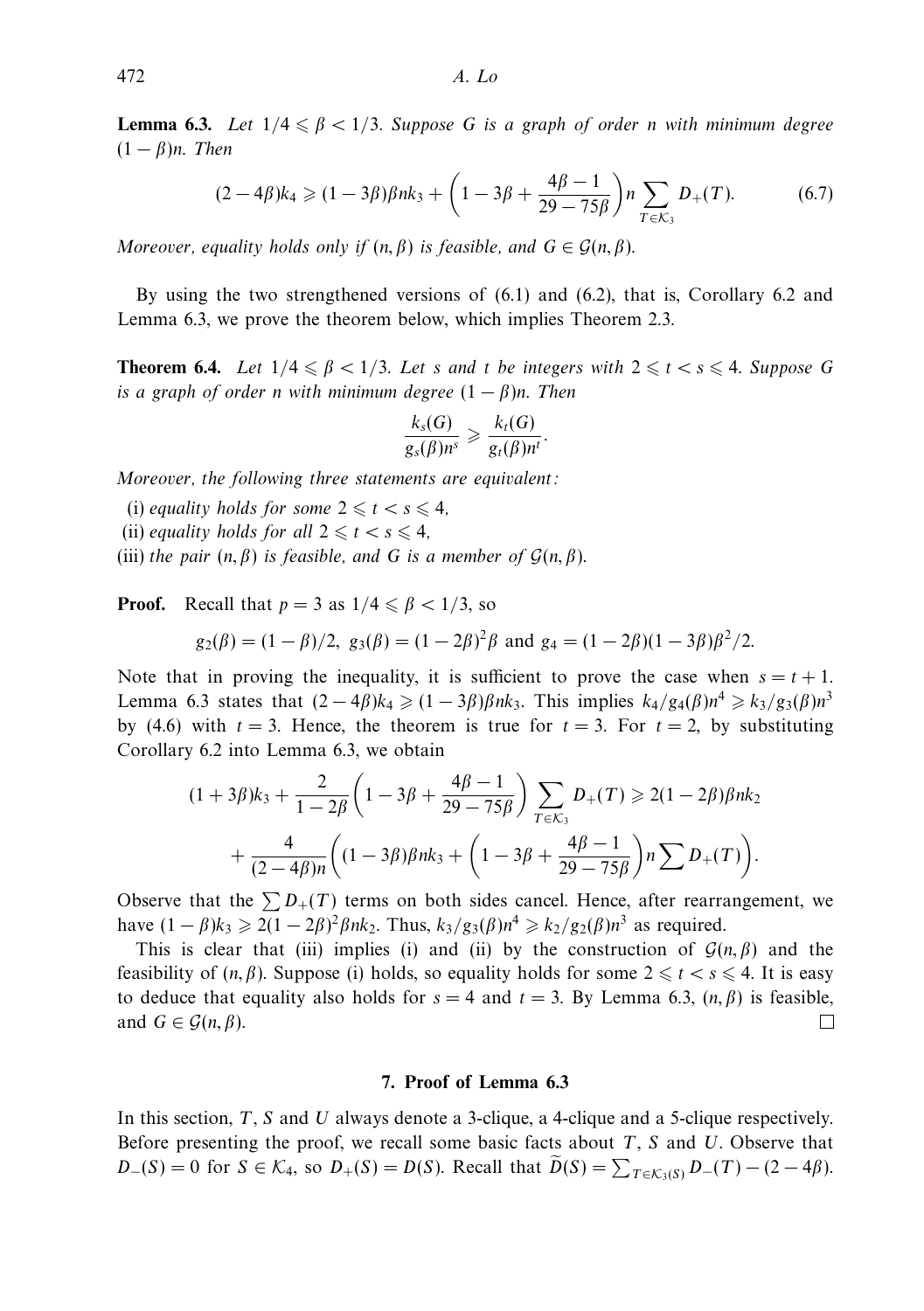Let  $T_1, \ldots, T_4$  be triangles in *S* with  $D(T_i) \le D(T_{i+1})$  for  $1 \le i \le 3$ . Since  $D_-(T) \le \beta$ , we have

$$
\widetilde{D}(S) = \begin{cases}\n2(4\beta - 1) & \text{if } k_3^+(S) = 4, \\
4\beta - 1 + (D(T_1) - (1 - 3\beta)) & \text{if } k_3^+(S) = 3, \\
D(T_1) + D(T_2) - 2(1 - 3\beta) & \text{if } k_3^+(S) = 2,\n\end{cases}
$$
\n(7.1)

where  $k_3^+(S)$  is the number of heavy triangles in *S*. Also recall that  $D(T) \geq 1 - 3\beta$  by Lemma 4.1(i). We will often make reference to these formulae throughout this section.

Define the function  $\eta : \mathcal{K}_4 \to \mathbb{R}$  to be

$$
\eta(S) = \widetilde{D}(S) - \frac{4\beta - 1}{29 - 75\beta} \sum_{T \in \mathcal{K}_3(S)} \frac{D_+(T)}{D_+(T) + \beta}
$$

for  $S \in \mathcal{K}_4$ . Recall that for a heavy triangle *T*,  $D(T) = D_+(T) + \beta$ . Thus, only heavy 3-cliques in *S* contribute to  $\sum D_{+}(T)/(D_{+}(T) + \beta)$ . A 4-clique *S* is called *bad* if  $\eta(S) < 0$ , otherwise it is called *good*. The sets of bad and good 4-cliques are denoted by  $\mathcal{K}_4^{\text{bad}}$  and  $\mathcal{K}_4^{\text{good}}$  respectively. In the lemma below, we identify the structure of a bad 4-clique.

**Lemma 7.1.** Let  $1/4 \leq \beta < 1/3$ . Let

$$
\Delta = (1 - 3\beta)(1 + \epsilon) \text{ and } \epsilon = (4\beta - 1)/(150\beta^2 - 137\beta + 30).
$$

Suppose *G* is a graph of order *n* with minimum degree  $(1 - \beta)n$ . Let *S* be a bad 4-clique. Then, the following hold:

(i) *S* contains exactly one heavy edge and two heavy triangles,  $(ii)$   $0 < D(S) < \Delta$ , (iii)  $D(T) + D(T') < 2\Delta$ , where *T* and *T'* are the two non-heavy triangles in *S*.

**Proof.** Let  $T_1, \ldots, T_4$  be triangles in *S* with  $D(T_i) \le D(T_{i+1})$  for  $1 \le i \le 3$ . We may assume that  $D_+(T_4) > 0$ , otherwise *S* is good by Corollary 4.5 as  $\eta(S) = D(S) \ge 0$ . Hence, *S* is also heavy by Lemma 4.1(iv). We separate cases by the number of heavy triangles in *S*.

First, suppose all triangles are heavy. Hence,  $\tilde{D}(S) = 2(4\beta - 1)$  by (7.1). Clearly,  $D_{+}(T_i) \leq 1 - \beta$  for  $1 \leq i \leq 4$ , so

$$
\eta(S) \geq 2(4\beta - 1) - \frac{4\beta - 1}{29 - 75\beta} \sum_{T \in \mathcal{K}_3(S)} \frac{D_+(T)}{D_+(T) + \beta}
$$
  
 
$$
\geq 2(4\beta - 1)\left(1 - \frac{2(1 - \beta)}{29 - 75\beta}\right) = \frac{2(4\beta - 1)(27 - 73\beta)}{29 - 75\beta} \geq 0.
$$

This contradicts the assumption that *S* is bad. Thus, not all triangles in *S* are heavy, so  $0 < D(S) \le \beta$  by Lemma 4.1(v). Also,  $D_+(T) \le D_+(S) = D(S) \le \beta$ .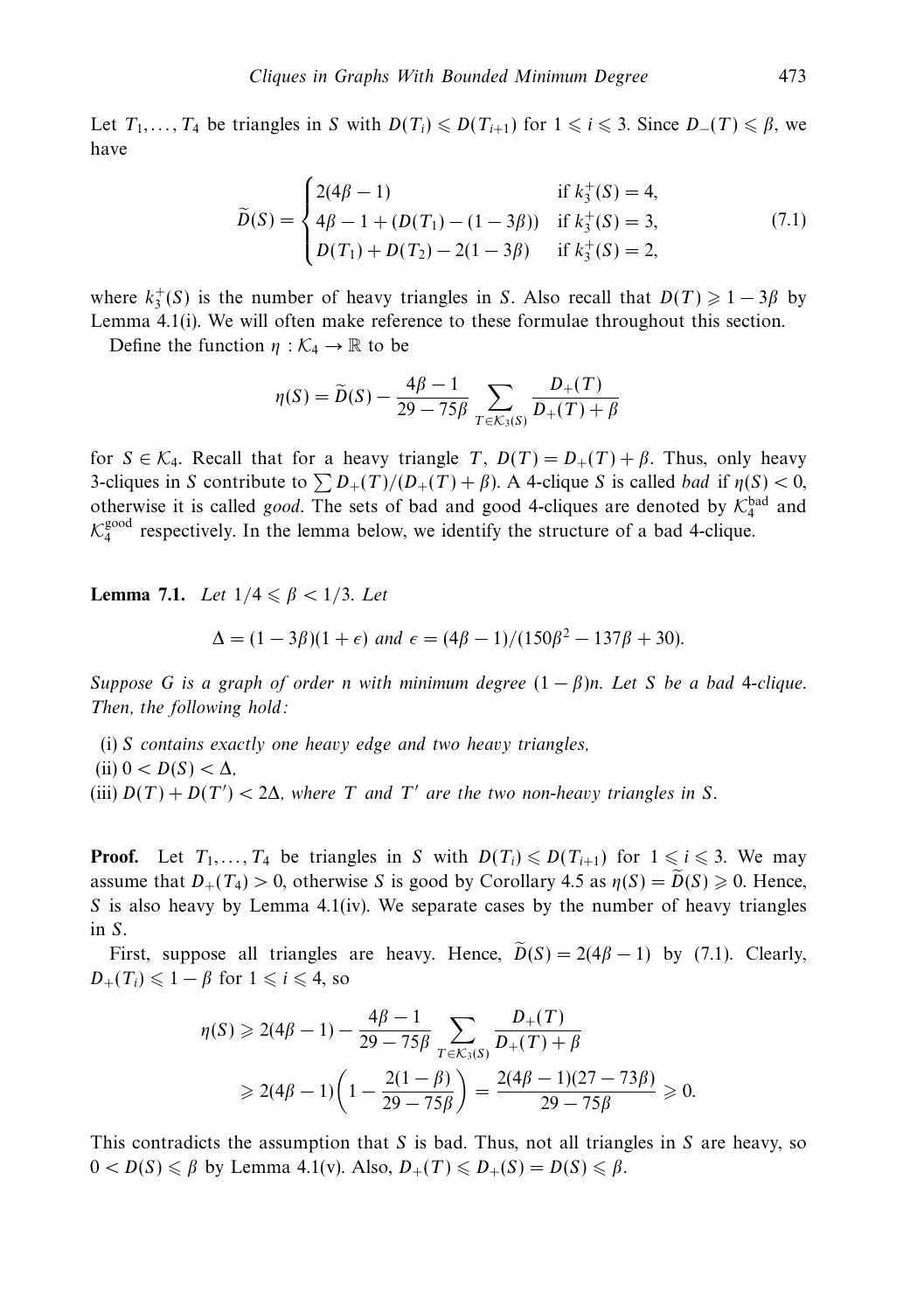Suppose all but one triangles are heavy, so  $\widetilde{D}(S) \geq 4\beta - 1$  by (7.1). Hence,

$$
\eta(S) \ge 4\beta - 1 - \frac{4\beta - 1}{29 - 75\beta} \sum_{T \in \mathcal{K}_3(S)} \frac{D_+(T)}{D_+(T) + \beta}
$$
  
\n
$$
\ge (4\beta - 1) \left( 1 - \frac{3}{29 - 75\beta} \frac{D(S)}{D(S) + \beta} \right)
$$
  
\n
$$
\ge (4\beta - 1) \left( 1 - \frac{3}{2(29 - 75\beta)} \right) = \frac{5(4\beta - 1)(11 - 30\beta)}{2(29 - 75\beta)} \ge 0,
$$

which is a contradiction.

Suppose there is only one heavy triangle,  $T_4$ , in *S*. Corollary 4.3 implies  $\widetilde{D}(S) + D_+(T_4) \geq$  $2D_{+}(S) = 2D(S)$ . Note that  $D_{+}(T_4) \leq D_{+}(S) = D(S)$ , so  $D(S) \geq D(S)$ . Thus,

$$
\eta(S) \ge D(S) - \frac{4\beta - 1}{29 - 75\beta} \frac{D_+(T_4)}{D_+(T_4) + \beta} \ge D(S) - \frac{4\beta - 1}{29 - 75\beta} \frac{D(S)}{D(S) + \beta}
$$

$$
= \left(1 - \frac{4\beta - 1}{(29 - 75\beta)(D(S) + \beta)}\right)D(S) \ge \left(1 - \frac{4\beta - 1}{(29 - 75\beta)\beta}\right)D(S) > 0.
$$

Hence, *S* has exactly two heavy triangles, namely  $T_3$  and  $T_4$ . If  $D(S) \ge \Delta$ , then

$$
\eta(S) = D(T_1) + D(T_2) - 2(1 - 3\beta) - \frac{4\beta - 1}{29 - 75\beta} \left( \frac{D_+(T_3)}{D_+(T_3) + \beta} + \frac{D_+(T_4)}{D_+(T_4) + \beta} \right)
$$
  
\n
$$
\geq 2(D(S) - (1 - 3\beta)) - \frac{2(4\beta - 1)}{29 - 75\beta} \frac{D(S)}{D(S) + \beta}
$$
  
\n
$$
> 2(1 - 3\beta)\epsilon - \frac{2(4\beta - 1)}{29 - 75\beta} \frac{\Delta}{\Delta + \beta}
$$
  
\n
$$
\geq 2(1 - 3\beta)\epsilon - \frac{2(4\beta - 1)\Delta}{(29 - 75\beta)(1 - 2\beta)} = 0.
$$

Thus,  $D(S) < \Delta$ . If  $D(T_1) + D(T_2) \ge 2\Delta$ , then  $\widetilde{D}(S) \ge 2(\Delta - (1 - 3\beta)) = 2(1 - 3\beta)\epsilon$  by (7.1). Moreover, since  $D_+(T_i) \le D(S) < \Delta$  for  $i = 3, 4$ ,

$$
\eta(S) > 2(1 - 3\beta)\epsilon - \frac{2(4\beta - 1)}{29 - 75\beta} \frac{\Delta}{\Delta + \beta} \ge 2(1 - 3\beta)\epsilon - \frac{2(4\beta - 1)\Delta}{(29 - 75\beta)(1 - 2\beta)} = 0.
$$

Thus, (iii) is true.

We have shown that *S* contains exactly two heavy triangles. Therefore, to prove (i), it is sufficient to prove that *S* contains exactly one heavy edge. A triangle containing a heavy edge is heavy by Lemma 4.1(iv). Since *S* contains two heavy triangle, there is at most one heavy edge in *S*. It is enough to show that if *S* does not contain any heavy edge and  $D(S) < \Delta$ , then *S* is good, which is a contradiction. Assume that *S* contains no heavy edge. Let  $e_i = T_i \cap T_4$  be an edge of  $T_4$  for  $i = 1, 2, 3$ . We claim that  $D(S) \ge D_+(T_4)$ . By Corollary 4.3, taking  $S = T_4$  and  $t = 2$ , we obtain

$$
D(e_1) + D(e_2) + D(e_3) \geq 2 - 3\beta + D(T_4),
$$
  
 
$$
D(e_1) + D(e_2) \geq 2 - 4\beta + D_+(T_4),
$$

as  $D(e_3) \leq 2\beta$  and  $D_-(T_4) = \beta$ . By Lemma 4.1(ii), we get

$$
D(T_1) + D(T_2) \geqslant D(e_1) + D(e_2) - 2\beta \geqslant 2(1 - 3\beta) + D_+(T_4).
$$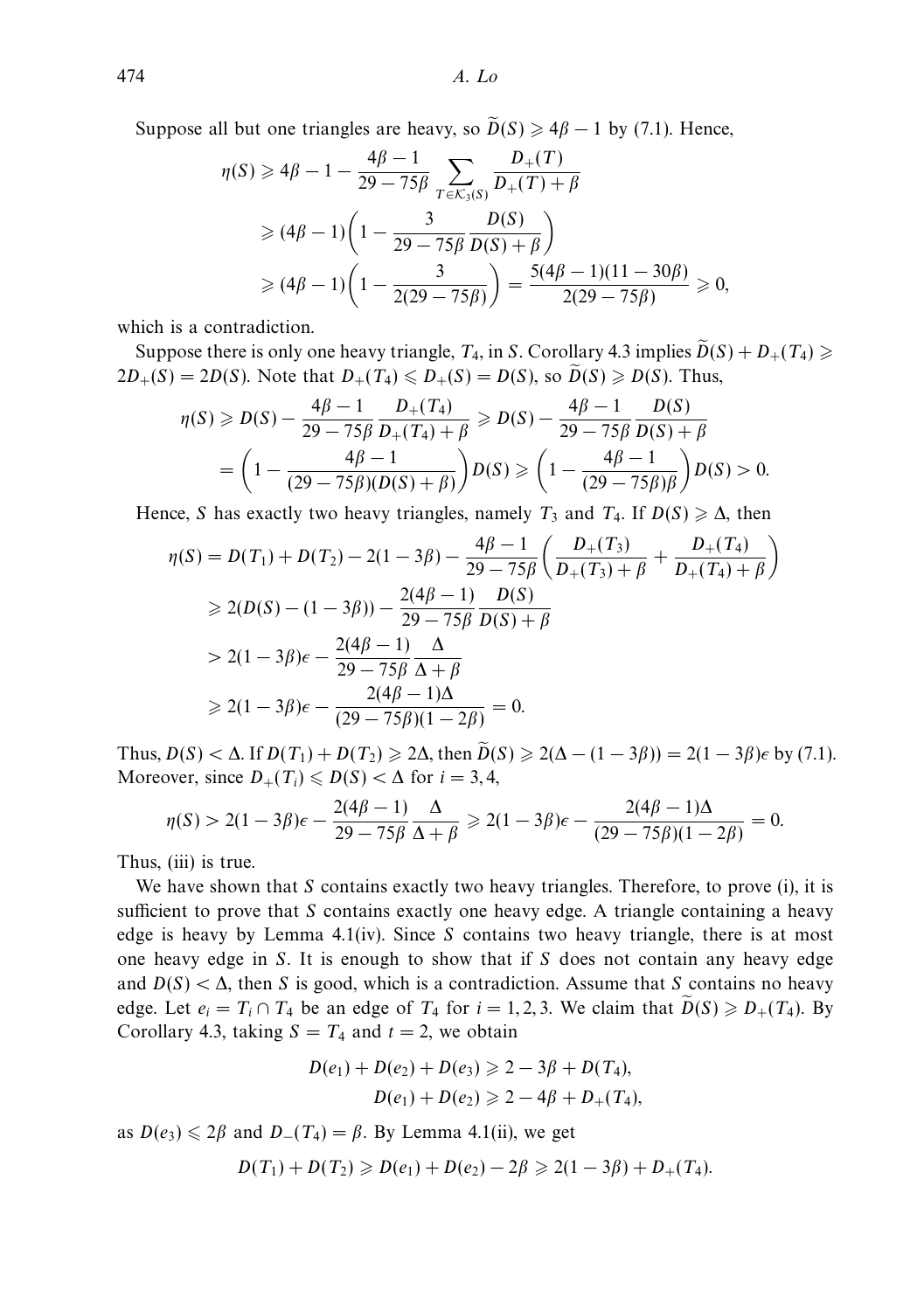Hence,  $\widetilde{D}(S) \ge D_+(T_4)$  by (7.1). Therefore,

$$
\eta(S) \ge D_{+}(T_{4}) - \frac{4\beta - 1}{29 - 75\beta} \sum_{T \in \mathcal{K}_{4}(S)} \frac{D_{+}(T)}{D_{+}(T) + \beta}
$$
  
\n
$$
\ge \left(1 - \frac{2(4\beta - 1)}{(29 - 75\beta)(D_{+}(T_{4}) + \beta)}\right)D_{+}(T_{4})
$$
  
\n
$$
\ge \left(1 - \frac{2(4\beta - 1)}{(29 - 75\beta)\beta}\right)D_{+}(T_{4}) > 0,
$$

and so *S* is good, a contradiction. This completes the proof of the lemma.

Next, we study the relationship between the number of heavy edges and bad 4-cliques in a 5-clique *U*.

**Lemma 7.2.** Let  $1/4 \le \beta < 1/3$ . Suppose G is a graph of order *n* with minimum degree  $(1 - \beta)n$ . Let  $U \in \mathcal{K}_5$  with  $h \geq 2$  heavy edges and *b* bad 4-cliques. Then  $b \leq 2h/(h-1) =$  $2+2/(h-1)$ . Moreover, if there exist two heavy edges sharing a common vertex,  $b \leqslant 3$ .

**Proof.** Define *H* to be the graph induced by the heavy edges in *U*. Write  $u_S$  for the vertex in *U* not in  $S \in \mathcal{K}_4(U)$ . This defines a bijection between  $V(U)$  and  $\mathcal{K}_4(U)$ . If *S* is bad,  $u<sub>S</sub>$  is adjacent to all but one heavy edge by Lemma 7.1(i). By summing the degrees of *H*,  $2h = \sum_{S \in \mathcal{K}_4(U)} d(u_S) \ge b(h-1)$ . Thus,  $b \le 2h/(h-1)$ .

If there exist two heavy edges sharing a common vertex in *H*, then every bad 4-clique must miss one of the vertices of these two heavy edges. Hence,  $b \leq 3$ .  $\Box$ 

We are now ready to prove Lemma 6.3.

**Proof of Lemma 6.3.** We now claim that in order to show that the inequality in Lemma 6.3 holds, it is enough to prove that  $\sum_{S \in \mathcal{K}_4} \eta(S) \geq 0$ . If  $\sum_{S \in \mathcal{K}_4} \eta(S) \geq 0$ , then Lemma 4.6 with  $t = 3$  implies that

$$
0 \leqslant \sum_{S \in \mathcal{K}_4} \eta(S) = \sum_{S \in \mathcal{K}_4} \widetilde{D}(S) - \frac{4\beta - 1}{29 - 75\beta} n \sum_{T \in \mathcal{K}_3} D_+(T)
$$
  
\$\leqslant (2 - 4\beta)k\_4 - (1 - 3\beta)\beta n k\_3 - \left(1 - 3\beta + \frac{4\beta - 1}{29 - 75\beta}\right)n \sum\_{T \in \mathcal{K}\_3} D\_+(T)\$  
+ 2 \sum\_{S \in \mathcal{K}\_4} D\_+(S) - 10k\_5/n,

where the last inequality is due to Lemma 4.6 with  $t = 3$ . Observe that  $\sum_{S \in \mathcal{K}_4} D_+(S) =$  $\sum_{S \in \mathcal{K}_4} D(S) = 5k_5/n$ , so the terms with  $\sum_{s \in \mathcal{K}_4} D(S)$  and  $k_5/n$  cancel. Rearranging the inequality, we obtain the inequality in Lemma 6.3.

Suppose  $\sum_{S \in \mathcal{K}_4} \eta(S) < 0$ . Then, there exists a bad 4-clique *S* with  $\eta(S) < 0$ . Since a bad 4-clique *S* by Lemma 7.1(ii) must be heavy, that is,  $D(S) > 0$ , it is contained in some 5-clique. A 5-clique is called *bad* if it contains at least one bad 4-clique. We denote  $\mathcal{K}_5^{\text{bad}}$ 

 $\Box$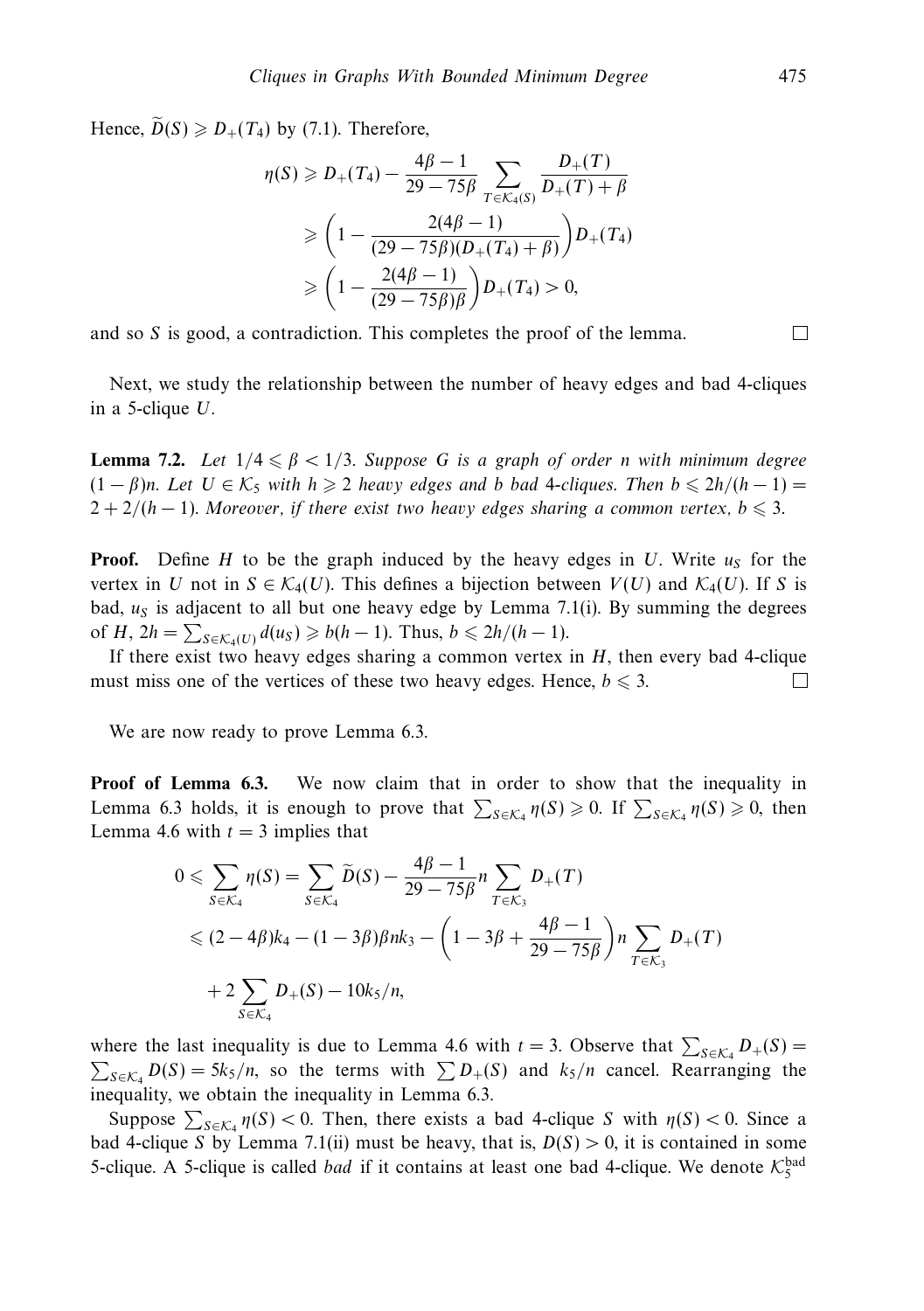to be the set of bad 5-cliques. Define  $\tilde{\eta}(S)$  to be  $\eta(S)/D(S)$  for  $S \in \mathcal{K}_4$  with  $D(S) > 0$ . Clearly,

$$
n\sum_{S\in\mathcal{K}_4}\eta(S) = \sum_{U\in\mathcal{K}_S}\sum_{S\in\mathcal{K}_4(U)}\widetilde{\eta}(S) + n\sum_{S\in\mathcal{K}_4:D(S)=0}\eta(S). \tag{7.2}
$$

Recall that our aim is to show that  $\sum_{S \in \mathcal{K}_4} \eta(S) \ge 0$ . Since  $D(S) = 0$  implies that *S* is good, we have  $\eta(S) \ge 0$ . Hence, it is enough to show that  $\sum_{S \in \mathcal{K}_{4}(U)} \widetilde{\eta}(S) \ge 0$  for each bad 5-clique *U*.

Now, we give a lower bound on  $\tilde{\eta}(S)$  for bad 4-cliques *S*. By Lemma 7.1,

$$
\eta(S) \geqslant -\frac{4\beta - 1}{29 - 75\beta} \sum_{T \in \mathcal{K}_3(S)} \frac{D_+(T)}{D_+(T) + \beta} \geqslant -\frac{2(4\beta - 1)}{29 - 75\beta} \frac{D(S)}{D(S) + \beta}.
$$

Hence,

$$
\widetilde{\eta}(S) \geq -\frac{2(4\beta - 1)}{(29 - 75\beta)(D(S) + \beta)} > -\frac{2(4\beta - 1)}{(29 - 75\beta)\beta}.
$$
\n(7.3)

Next, we are going to bound  $D(S)$  from above for  $S \in \mathcal{K}_4(U) \setminus \mathcal{K}_4^{\text{bad}}$  and  $U \in \mathcal{K}_5^{\text{bad}}$ . Let  $S^b \in \mathcal{K}_4^{\text{bad}}(U)$ . Observe that  $S \cap S^b$  is a 3-clique. Then, by Lemma 4.1 and Lemma 7.1, we have

$$
D(S) \leqslant D(S \cap S^b) = D_+(S \cap S^b) + \beta \leqslant D(S^b) + \beta < \Delta + \beta. \tag{7.4}
$$

We claim that for each bad 5-clique  $U \in \mathcal{K}_5^{\text{bad}}$ 

$$
\sum_{S \in \mathcal{K}_4(U)} \widetilde{\eta}(S) > 0. \tag{7.5}
$$

Recall that a bad 4-clique *S* contains a heavy edge by Lemma 7.1(i), and hence so does a bad 5-clique *U*. We now divide into two cases depending on whether or not a bad 5-clique *U* has two heavy edges.

**Case 1:** There are two heavy edges in  $U$ . Let  $e$  and  $e'$  be two heavy edges in  $U$ , and let *b* be the number of bad 4-cliques in *U*. We consider separately the cases of whether or not *e* and *e'* are vertex-disjoint. First, assume that *e* and *e'* are vertex-disjoint. Notice that  $\sum_{S \in \mathcal{K}_{\text{4}}^{\text{bad}}(U)} \tilde{\eta}(S) > -b\gamma$  by (7.3), where  $\gamma = 2(4\beta - 1)/(29 - 75\beta)\beta$  and  $b \le 4$  by Lemma 7.2. Also, there is exactly one heavy 4-clique *S* containing both *e* and *e* . Therefore, it is sufficient to prove that  $\eta(S) \ge bD(S)\gamma$ . Since *S* contains two disjoint heavy edges, all triangles in *S* are heavy by Lemma 4.1(iv). Thus,  $\tilde{D}(S) = 2(4\beta - 1)$  by (7.1). Observe that  $T = S \cap S'$  is a triangle for  $S' \in \mathcal{K}_4(U) \setminus S$ . Moreover,  $D_+(T) \leq D_+(S') = D(S')$  by Lemma 4.1(iii). Hence,

$$
\eta(S) \geq 2(4\beta - 1) - \frac{4\beta - 1}{29 - 75\beta} \sum_{S' \in \mathcal{K}_4(U) \setminus S} \frac{D(S')}{D(S') + \beta}
$$

$$
> (4\beta - 1)\left(2 - \frac{1}{29 - 75\beta}\left(\frac{b\Delta}{\Delta + \beta} + \frac{(4 - b)(\Delta + \beta)}{\Delta + 2\beta}\right)\right)
$$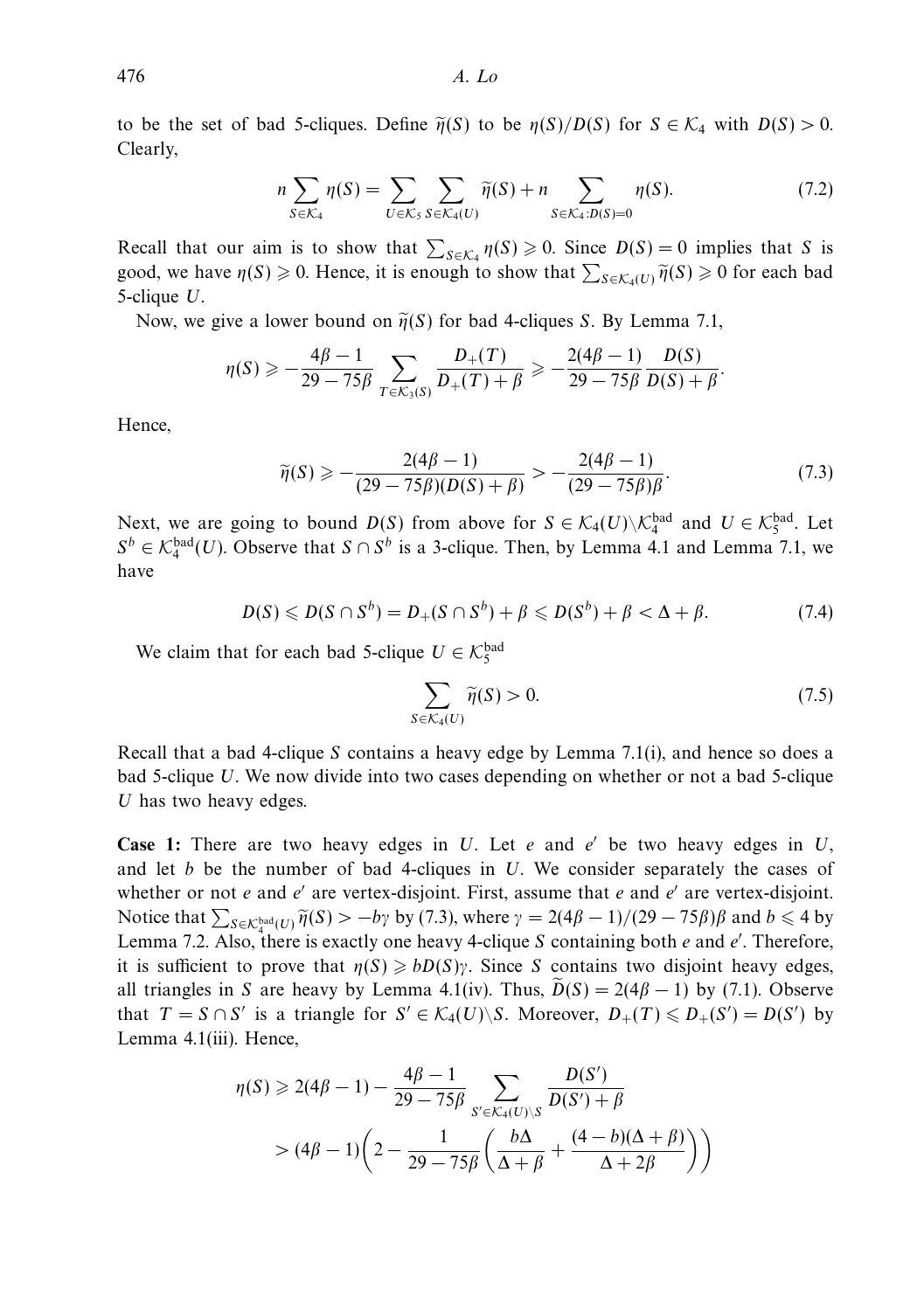by Lemma 7.1(ii) and (7.4). Therefore,  $\eta(S) - bD(S)\gamma$  is at least

$$
(4\beta - 1)\left(2 - \frac{1}{29 - 75\beta}\left(\frac{b\Delta}{\Delta + \beta} + \frac{(4 - b)(\Delta + \beta)}{\Delta + 2\beta}\right)\right) - b(\Delta + \beta)\gamma
$$
  
\$\geq (4\beta - 1)\left(2 - \frac{4\Delta}{(29 - 75\beta)(\Delta + \beta)}\right) - 4(\Delta + \beta)\gamma > 0.

Thus, if *U* contains two vertex-disjoint heavy edges,  $\sum_{S \in \mathcal{K}_4(U)} \widetilde{\eta}(S) > 0$ . A similar argument also holds for the case when *e* and *e'* share a common vertex.

**Case 2:** There is exactly one heavy edge in *U*. Let  $u_1, \ldots, u_5$  be the vertices of *U*, where  $u_4u_5$  is the heavy edge. Write  $S_i$  and  $\eta_i$  to be  $U - u_i$  and  $\eta(S_i)$ , respectively, for  $1 \leq i \leq 5$ . Similarly, write  $T_{i,j}$  to be  $U - u_i - u_j$  for  $1 \leq i < j \leq 5$ . Recall that a bad 4-clique contains a heavy edge by Lemma 7.1(i). Hence,  $S_i$  is a bad 4-clique only if  $i \leq 3$ . Without loss of generality,  $S_1, \ldots, S_b$  are the bad 4-cliques in *U*.

Since  $S_3$  contains a heavy edge, it contains at least two heavy triangles by Lemma 4.1(iv). If  $S_3$  contains either three or four heavy triangles, then  $S_3$  is not bad by Lemma 7.1(i). By an argument similar to that of Case 1, we can deduce that  $\eta_3 \geq 2\gamma D(S_3)$ , where as before  $\gamma = 2(4\beta - 1)/(29 - 75\beta)\beta$ . Therefore,  $\sum_{S \in \mathcal{K}_4(U)} \widetilde{\eta}(S) > 0$  as  $b \le 2$ . Thus, we may assume that there are exactly two heavy triangles in  $S_i$  for  $1 \leq i \leq 3$ . By Lemma 4.1(v),  $D(S_i) < \beta$ for  $1 \leq i \leq 3$ . For  $1 \leq i \leq b$ ,

$$
D(T_{i,4}) + D(T_{i,5}) < 2\Delta = 2(1 - 3\beta)(1 + \epsilon)
$$

by Lemma 7.1(iii). For  $b < i \leq 3$ ,  $D(S_i) = D(T_{i,4}) + D(T_{i,5}) - 2(1 - 3\beta)$  by (7.1). Thus,

$$
D(T_{i,4}) + D(T_{i,5}) = \eta_i + 2(1 - 3\beta) + \frac{4\beta - 1}{29 - 75\beta} \sum_{T \in \mathcal{K}_3(S_i)} \frac{D_+(T)}{D_+(T) + \beta}
$$
  
\$\leq \eta\_i + 2(1 - 3\beta) + \frac{\gamma \beta D(S\_i)}{D(S\_i) + \beta}\$  
\$\leq \eta\_i + 2(1 - 3\beta) + \gamma \beta/2\$.

After applying Corollary 4.5 to  $S_4$  and  $S_5$ , taking  $t = 3$ , and adding the two inequalities together, we obtain

$$
2(2-4\beta) \leq \sum_{1 \leq i \leq 3} (D_{-}(T_{i,4}) + D_{-}(T_{i,5})) + 2D_{-}(T_{4,5})
$$
  
\n
$$
2(2-5\beta) \leq \sum_{1 \leq i \leq b} (D(T_{i,4}) + D(T_{i,5})) + \sum_{b < i \leq 3} (D(T_{i,4}) + D(T_{i,5}))
$$
  
\n
$$
< 2b(1-3\beta)(1+\epsilon) + \sum_{b < i \leq 3} \eta_i + (3-b)(2(1-3\beta) + \gamma\beta/2)
$$
  
\n
$$
2(4\beta - 1) < 2b(1-3\beta)\epsilon + \sum_{b < i \leq 3} \eta_i + (3-b)\gamma\beta/2.
$$
 (7.6)

If  $b = 3$ , the inequality above becomes

$$
2(4\beta - 1) < 6(1 - 3\beta)\epsilon < 2(4\beta - 1),
$$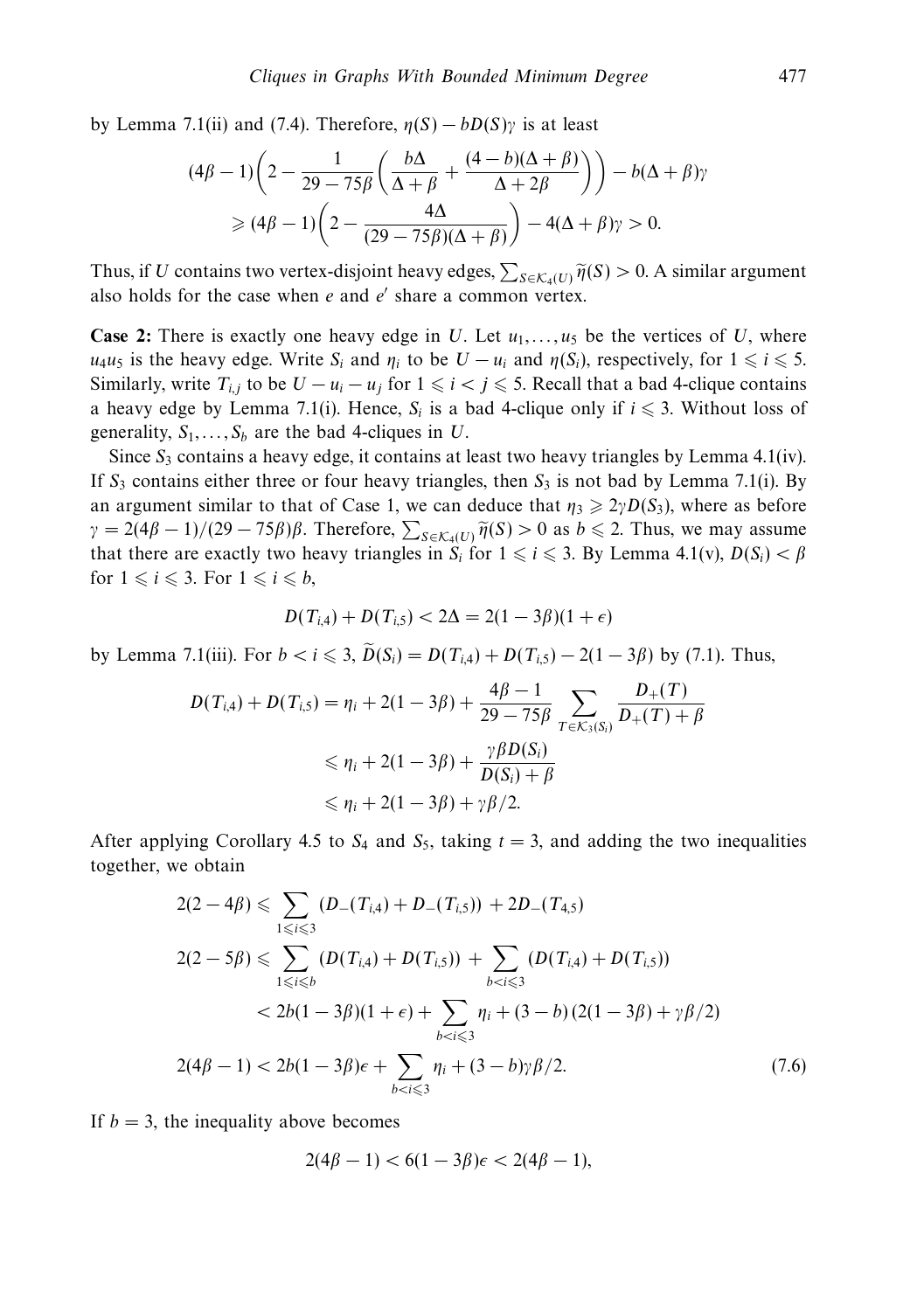which is a contradiction. Thus,  $b \le 2$ . Notice that  $\eta_i > -D(S_i)\gamma > -\gamma$  for  $1 \le i \le b$ . Hence,  $\sum_{S \in \mathcal{K}_4^{\text{bad}}(U)} \widetilde{\eta}(S) > -b\gamma$ . Also, recall that  $D(S_i) \leq \beta$  for  $1 \leq i \leq 3$ . It is enough to show that  $\sum_{b < i \le 3}$  *η<sub>i</sub>* ≥ *bγβ*. Suppose the contrary, so  $\sum_{b < i \le 3}$  *η<sub>i</sub>* < *bγβ*. Then, (7.6) becomes

$$
2(4\beta - 1) < 2b(1 - 3\beta)\epsilon + (3 + b)\gamma\beta/2 \leq 4(1 - 3\beta)\epsilon + 5\gamma\beta/2 < 2(4\beta - 1),
$$

which is a contradiction.

Therefore, (7.5) holds as claimed, so the inequality in Lemma 6.3 holds as  $\sum_{S \in \mathcal{K}_4} \eta(S) \ge$ 0 by (7.2). Now suppose equality holds in Lemma 6.3, i.e.,  $\sum_{S \in \mathcal{K}_4} \eta(S) = 0$ . By (7.2) and (7.5), no 5-clique is bad and so no 4-clique is bad. Furthermore, we must have  $\eta(S) = 0$  for all  $S \in \mathcal{K}_4$ . It can be checked that if the definition of a bad 4-clique includes heavy 4-cliques *S* with  $\eta(S) = 0$ , then all arguments still hold. Thus, we can deduce that *G* is  $K_5$ -free. Hence, *G* is also  $K_5$ -free. By Theorem 5.1, taking  $s = 4$  and  $t = 3$ , we obtain that  $(n, \beta)$  is feasible and  $G \in \mathcal{G}(n, \beta)$ .  $\Box$ 

## **8. Proof of Theorem 2.4**

Our aim is to prove Theorem 2.4. First, we strengthen Corollary 4.5 by mimicking the proof of Lemma 6.1. Then, we follow the proof of Theorem 5.1 using the strengthened version of Corollary 4.5. Hence, we only give a sketch of the proof of Theorem 2.4 to avoid getting bogged down by the details.

**Sketch of Proof of Theorem 2.4.** For  $2 \leq t \leq p$  and  $1/(p+1) \leq \beta < 1/p$ , define

$$
A_t^p(\beta) = (t - 1)((p + 1)\beta - 1)C_t^p(\beta), \text{ and}
$$
  

$$
B_t^p(\beta) = ((p + 1)\beta - 1)C_t^p(\beta),
$$

where  $C_i(\beta)$  satisfies the recurrence

$$
C_t(\beta) + 1 = (p - t + 1)\beta C_{t-1}(\beta)
$$

with the initial condition  $C_p(\beta) = 0$  for  $1/(p+1) \le \beta < 1/p$ . Explicitly,  $C_{p-j}^p(\beta) = 0$  $\sum_{0 \leq i \leq j} i! \beta^{i-j} / j!$  for  $0 \leq j \leq p-2$ . These functions will be used as coefficients in corresponding statements of Lemma 6.1 for  $2 \leq t < p$ . Define the integer  $r(\beta)$  to be the smallest integer at least 2 such that, for  $r \le t \le p$ ,  $A_t^p(\beta) < 1$  and  $B_t^p(\beta) < (p - t)\beta$ . Let

$$
\beta_p = \sup \{ \beta_0 : r(\beta) = 2 \text{ for all } 1/(p+1) \leq \beta < \beta_0 \}
$$

and  $\epsilon_p = \beta_p - 1/(p + 1)$ . Observe that  $A_t(\beta)$ ,  $B_t(\beta)$  and  $C_t(\beta)$  are right continuous functions of *β*. Moreover, both  $A_t(\beta)$  and  $B_t(\beta)$  tend to zero as  $\beta$  tends to  $1/(p+1)$  from above, so  $\beta_p$  > 1/(*p* + 1) and  $\epsilon_p$  > 0. By mimicking the proof of Lemma 6.1, we have

$$
\widetilde{D}(S) \geqslant A_{t+1}^p(\beta)D_+(S) - B_t^p(\beta) \sum_{T \in \mathcal{K}_t(S)} \frac{D_+(T)}{D(T)} \tag{8.1}
$$

for  $S \in \mathcal{K}_{t+1}$ ,  $1/(p+1) \leq \beta < \beta_p$  and  $2 \leq t \leq p$ . Note that (8.1) is a strengthening of Corollary 4.5. Then, following the arguments in the proof of Theorem 5.1 while using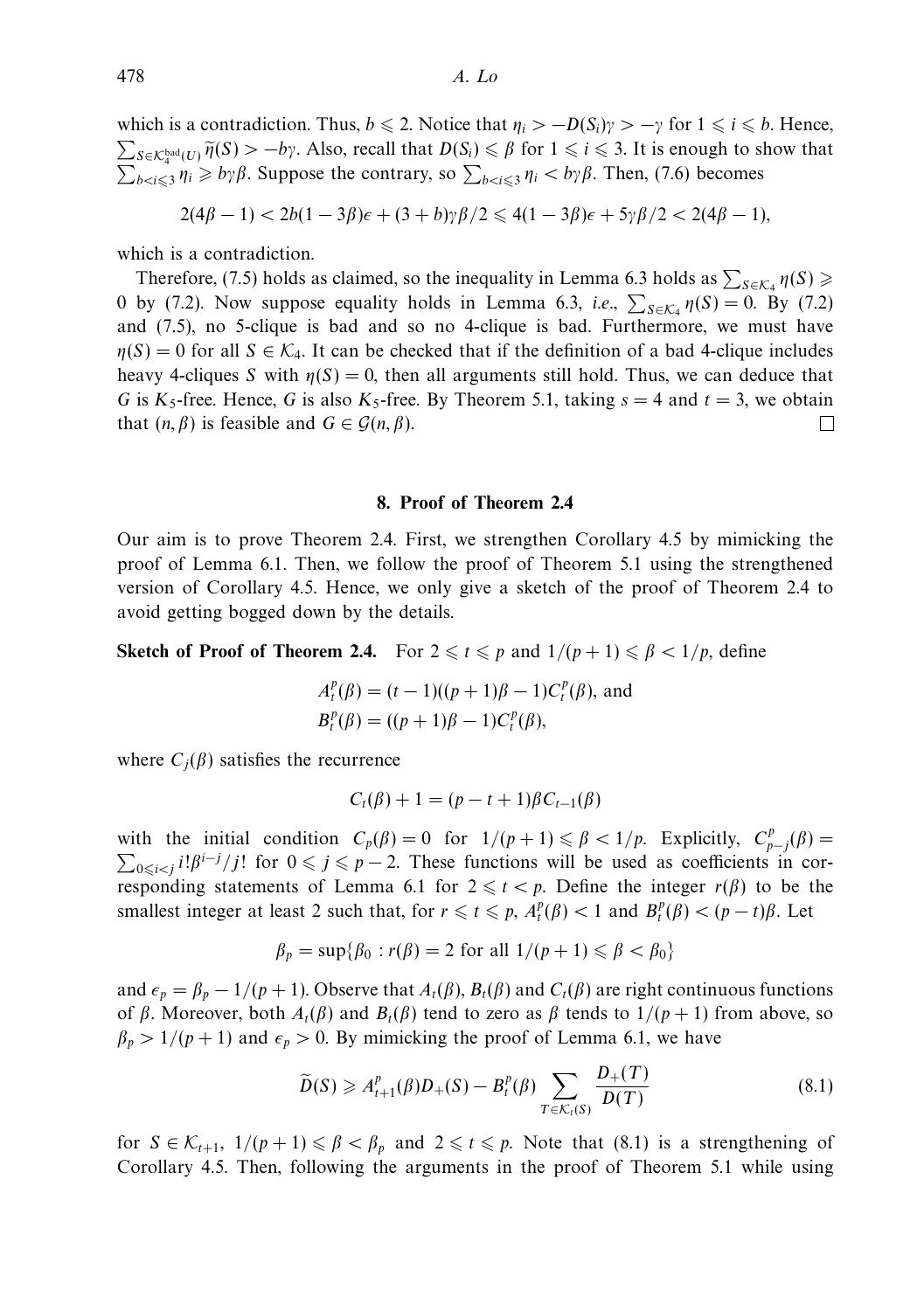(8.1) instead of Corollary 4.5, we can deduce that

$$
\frac{k_s(G)}{g_s(\beta)n^s} \geqslant \frac{k_t(G)}{g_t(\beta)n^t} + \frac{1-t\beta - B_t^p(\beta)}{(1-t\beta)(p-t+1)\beta g_t(\beta)n^t} \sum_{T \in \mathcal{K}_t} D_+(T)
$$

for  $2 \le t < s \le p + 1$  and  $1/(p + 1) < \beta \le \beta_p$ . Since  $1 - t\beta - B_t^p(\beta) \ge 0$ , the proof of the theorem is completed.  $\Box$ 

Clearly,  $\epsilon_p$  defined in the proof is not optimal. Generalizing the proof of Lemma 6.3 would lead to an improvement on  $\epsilon_p$ .

## **9.** Counting  $(p + 1)$ -cliques

In this section, we are going to prove the following theorem, which implies Theorem 2.5.

**Theorem 9.1.** Let  $0 < \beta < 1$  and  $p = \lceil \beta^{-1} \rceil - 1$ . Suppose G is a graph of order *n* with minimum degree  $(1 - \beta)n$ . Then, for any integer  $2 \leqslant t \leqslant p$ ,

$$
\frac{k_{p+1}(G)}{g_{p+1}(\beta)n^{p+1}} \geqslant \frac{k_t(G)}{g_t(\beta)n^t}.
$$

Moreover, for  $t = 2$ , equality holds if and only if  $(n, \beta)$  is feasible, and *G* is a member of G(*n, β*).

For positive integers  $2 \le t \le s \le p + 1$ , define the function  $\phi_t^s : \mathcal{K}_s \to \mathbb{R}$  such that

$$
\phi_t^s(S) = \begin{cases} D_-(S) & \text{if } t = s, \\ \sum_{U \in K_{s-1}(S)} \phi_t^{s-1}(U) & \text{if } t < s, \end{cases}
$$

for  $S \in \mathcal{K}_s$ . Observe that for  $G_0 \in \mathcal{G}(n, \beta)$  with  $(n, \beta)$  feasible,

$$
\phi_t^s(S) = \begin{cases}\n(s-t)!(1-t\beta) & \text{if } |V(S) \cap V_0| = 0, 1, \\
(1-t\beta)s!/t! + ((p+1)\beta - 1)(s-2)!/(t-2)! & \text{if } |V(S) \cap V_0| = 2,\n\end{cases}
$$

for *s*-cliques *S* in  $G_0$ . Let  $\Phi_t^s(S) = \min\{\phi_t^s(S), \phi_t^s\}$  for  $S \in \mathcal{K}_s$  and  $2 \leq t \leq s \leq p+1$ , where

$$
\varphi_t^s = (1 - t\beta)s!/t! + ((p+1)\beta - 1)(s-2)!/(t-2)!,
$$

so  $\Phi_t^s(S)$  is the analogue of *D*− for  $\phi_t^s$ . The next lemma gives a lower bound on  $\Phi_t^s(S)$  for  $S \in \mathcal{K}_s$ .

**Lemma 9.2.** Let  $0 < \beta < 1$  and  $p = \lceil \beta^{-1} \rceil - 1$ . Let G be a graph of order *n* with minimum degree  $(1 - \beta)n$ . Then,

$$
\Phi_t^s(S) \geq (1 - t\beta)s!/t! + (D_-(S) - (1 - s\beta))(s - 2)!/(t - 2)!
$$

for  $S \in \mathcal{K}_s$  and  $2 \leq t < s \leq p+1$ . In particular, for  $s = p+1$  and  $t = p$ ,

$$
\sum_{S \in K_{p+1}} \Phi_t^{p+1}(S) \ge \left( (1 - t\beta) \frac{(p+1)!}{t!} - (1 - (p+1)\beta) \frac{(p-1)!}{(t-2)!} \right) k_{p+1}.
$$
 (9.1)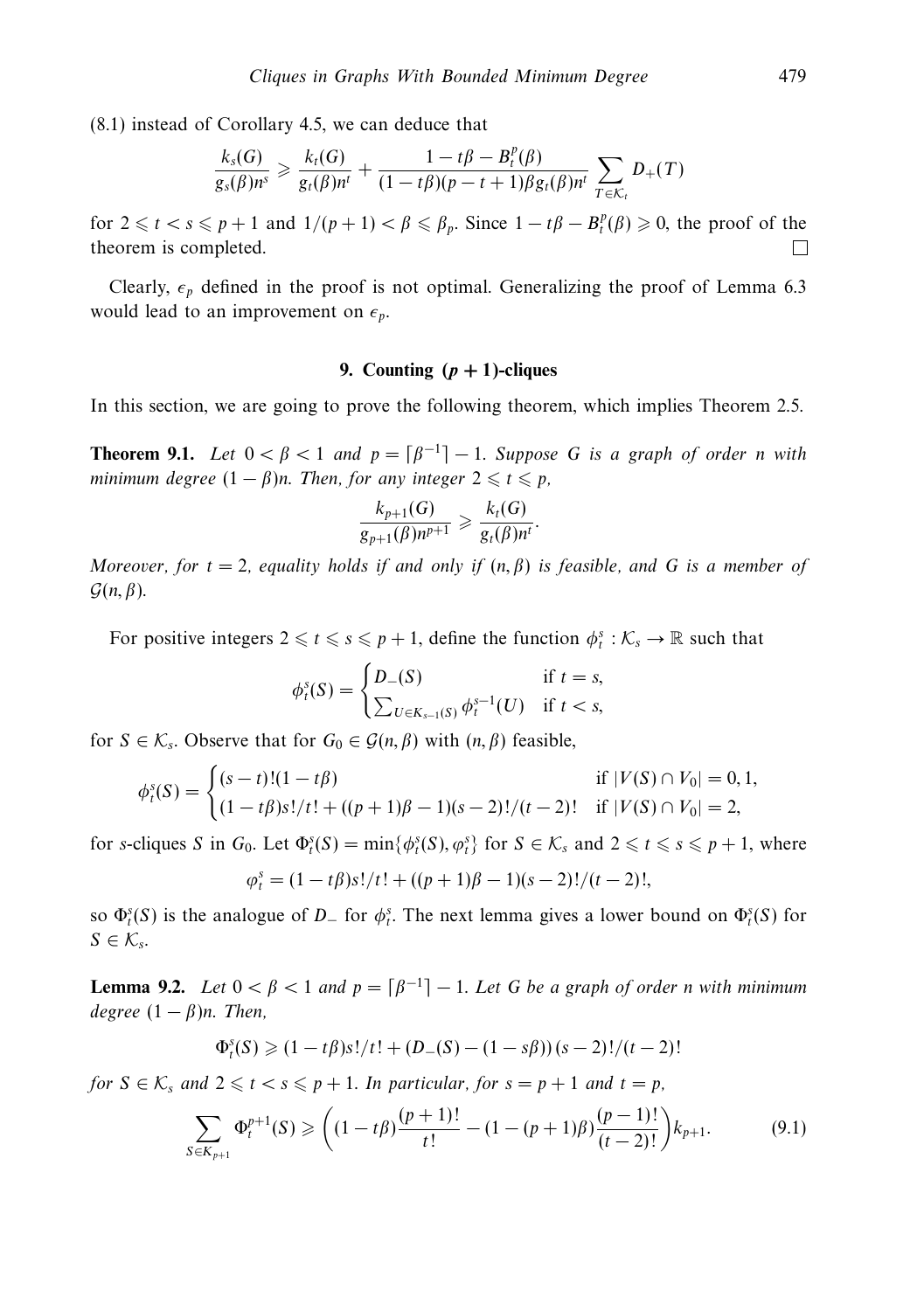**Proof.** Fix  $\beta$  and  $t$  and we proceed by induction on *s*. The inequality holds for  $s = t + 1$ by Corollary 4.5. Suppose  $s \geq t + 2$  and that the lemma is true for  $t, \ldots, s - 1$ . Hence

$$
\phi_t^s(S) = \sum_{T \in \mathcal{K}_{s-1}(S)} \phi_t^{s-1}(T) \ge \sum_{T \in \mathcal{K}_{s-1}(S)} \Phi_t^{s-1}(T)
$$
  
\n
$$
\ge \sum_{T \in \mathcal{K}_{s-1}(S)} \left( (1 - t\beta) \frac{(s-1)!}{t!} + (D_-(T) - (1 - (s-1)\beta)) \frac{(s-3)!}{(t-2)!} \right)
$$
  
\n
$$
= (1 - t\beta) \frac{s!}{t!} + \frac{(s-3)!}{(t-2)!} \left( \sum_{T \in \mathcal{K}_{s-1}(S)} D_-(T) - s(1 - (s-1)\beta) \right)
$$
  
\n
$$
\ge (1 - t\beta)s!/t! + (D_-(S) - (1 - s\beta))(s-2)!/(t-2)!,
$$

by the induction hypothesis in the second line, and where the last inequality comes from Corollary 4.5 with  $t = s - 1$ . The right-hand side is increasing in  $D_-(S)$ . In addition, the right-hand side equals  $\varphi_t^s$  only if  $D_-(S) = (p - s + 1)\beta$ . Thus, the proof of the lemma is complete.  $\Box$ 

Now, we bound  $\sum_{S \in \mathcal{K}_s} \Phi_i^s(S)$  from above using Proposition 3.1 to obtain the next lemma. The proof is essentially a straightforward application of Proposition 3.1 with an algebraic check.

**Lemma 9.3.** Let  $0 < \beta < 1$  and  $p = \lceil \beta^{-1} \rceil - 1$ . Let G be a graph of order *n* with minimum  $degree (1 - \beta)n$ . Then, for  $2 \leqslant t \leqslant s \leqslant p + 1$ ,

$$
\sum_{S \in \mathcal{K}_s} \Phi_t^s(S) \leq \varphi_t^{s-1} s k_s + 2((p+1)\beta - 1) \sum_{i=t+1}^{s-1} \left( \frac{(i-3)!}{(t-2)!} k_i n^{s-i} \prod_{j=i}^{s-1} (1 - j\beta) \right) + ((t+1)k_{t+1} - (p-t+1)\beta k_t n) n^{s-t-1} \prod_{j=t}^{s-1} (1 - j\beta).
$$

**Proof.** Fix  $\beta$  and *t*. We proceed by induction on *s*. Suppose  $s = t + 1$ . Note that  $\Phi_t^{t+1}(S) \leq$  $\sum_{T \in \mathcal{K}_t(S)} D_-(T)$ . By Proposition 3.1, taking  $\mathcal{A} = \mathcal{K}_t$ ,  $f = D_-, g = D$ ,  $M = (p - t + 1)\beta$  and  $m = 1 - t\beta$ ,

$$
\sum_{S \in \mathcal{K}_{t+1}} \Phi_t^{t+1}(S) \leq \sum_{S \in \mathcal{K}_{t+1}} \sum_{T \in \mathcal{K}_t(S)} D_{-}(T) = n \sum_{T \in \mathcal{K}_t} D(T)D_{-}(T)
$$
\n
$$
\leq (p - t + 1)\beta n \sum_{T \in \mathcal{K}_t} D(T) + (1 - t\beta)n \sum_{T \in \mathcal{K}_t} D_{-}(T) - (1 - t\beta)(p - t + 1)\beta nk_t
$$
\n
$$
\leq (t + 1)(1 - (p - 2t + 1)\beta)k_{t+1} - (1 - t\beta)(p - t + 1)\beta nk_t.
$$

Hence, the lemma is true for  $s = t + 1$ . Now assume that  $s \geq t + 2$  and the lemma is true up to  $s - 1$ . By Proposition 3.1, taking  $A = \mathcal{K}_t$ ,  $f = \Phi_t^{s-1}$ ,  $g = D$ ,  $M = \varphi_t^{s-1}$  and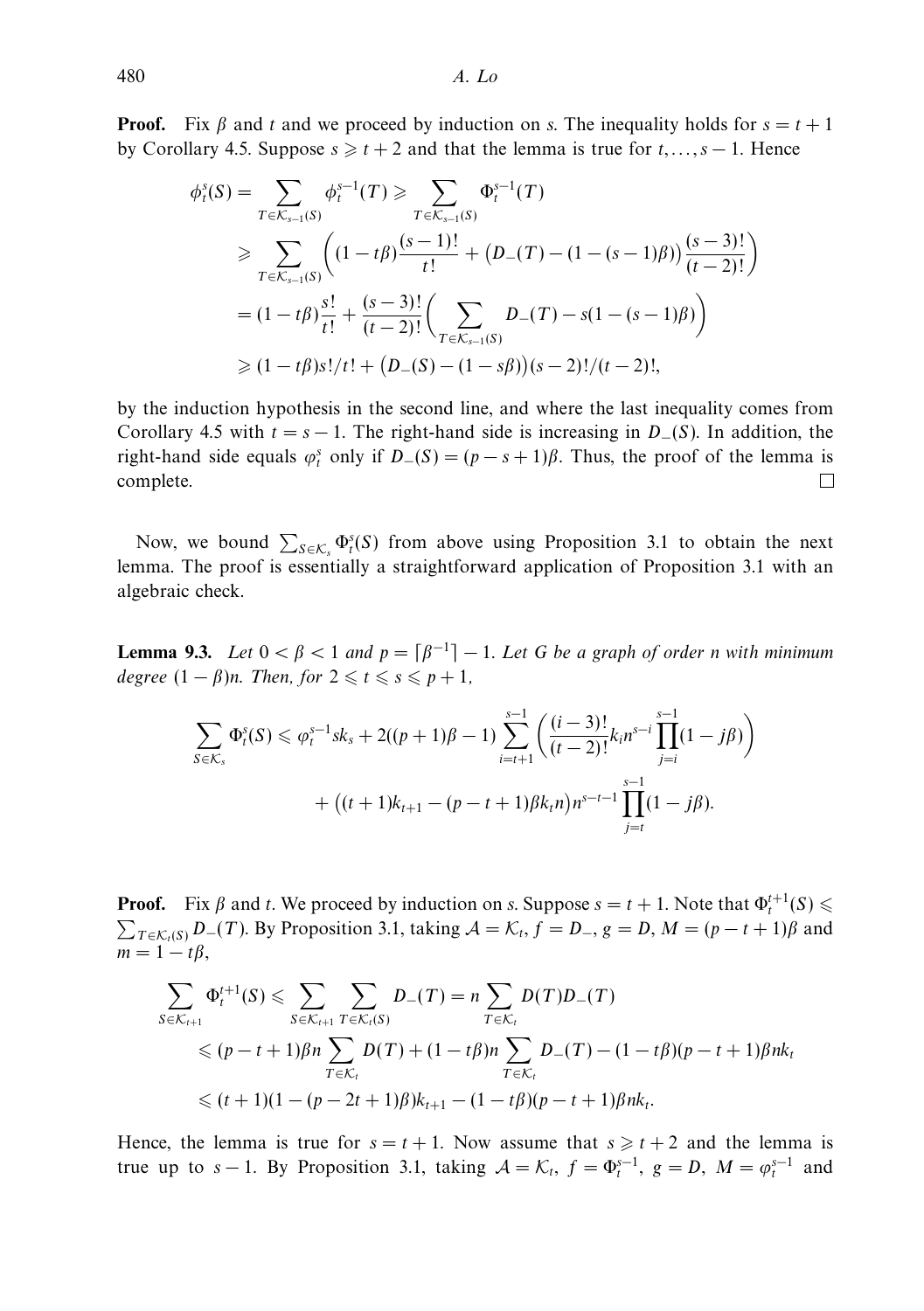$m = 1 - (s - 1)\beta$ , we have

$$
\sum_{S \in \mathcal{K}_s} \Phi_t^s(S) = n \sum_{T \in \mathcal{K}_{s-1}} D(T) \Phi_t^{s-1}(T)
$$
\n
$$
\leq \varphi_t^{s-1} \sum_{T \in \mathcal{K}_{s-1}} n D(T) + (1 - (s - 1)\beta) n \sum_{T \in \mathcal{K}_{s-1}} \Phi_t^{s-1}(T) - \varphi_t^{s-1}(1 - (s - 1)\beta) nk_{s-1}
$$
\n
$$
= \varphi_t^{s-1} s k_s + (1 - (s - 1)\beta) n \sum_{T \in \mathcal{K}_{s-1}} \Phi_t^{s-1}(T) - \varphi_t^{s-1}(1 - (s - 1)\beta) nk_{s-1}.
$$

Next, we apply the induction hypothesis on  $\sum \Phi_i^{s-1}(T)$ . Note that

$$
(s-1)\varphi_t^{s-2} - \varphi_t^{s-1} = 2((p+1)\beta - 1)(s-4)!/(t-2)!.
$$

After collecting the terms, we obtain the desired inequality.

Now we are ready to prove Theorem 9.1. The proof is very similar to the proof of Theorem 5.1.

**Proof of Theorem 9.1.** We fix  $\beta$  and write  $g_t$  for  $g_t(\beta)$ . We proceed by induction on *t* from above. The theorem is true for  $t = p$  by Lemma 9.2 and Lemma 9.3. Hence, we may assume  $t < p$ . By Lemma 9.3,

$$
\sum \Phi_t^{p+1}(S) \le (p+1)\varphi_t^p k_{p+1} + 2((p+1)\beta - 1) \sum_{i=t+1}^p \left( \frac{(i-3)!}{(t-2)!} k_i n^{p+1-i} \prod_{j=i}^p (1-j\beta) \right)
$$
  
+ 
$$
\left( (t+1)k_{t+1} - (p-t+1)\beta n k_t \right) n^{p-t} \prod_{j=t}^p (1-j\beta),
$$
  

$$
\le (p+1)\varphi_t^p k_{p+1} + 2((p+1)\beta - 1) \sum_{i=t+1}^p \left( \frac{k_{p+1}g_i}{g_{p+1}} \frac{(i-3)!}{(t-2)!} \prod_{j=i}^p (1-j\beta) \right)
$$
  
+ 
$$
\left( (t+1)\frac{k_{p+1}}{g_{p+1}} g_{t+1} - (p-t+1)\beta n k_t \right) n^{p-t} \prod_{j=t}^p (1-j\beta).
$$

by the induction hypothesis for the second inequality. Substitute the inequality above into (9.1) and rearrange, to obtain the desired inequality.

Now suppose that equality holds, so equality holds in (9.1). Therefore,  $D(S) = D(S) = 0$ for all  $S \in \mathcal{K}_{p+1}$ . Thus, *G* is  $K_{p+2}$ -free. By Theorem 5.1,  $(n, \beta)$  is feasible, and  $G \in \mathcal{G}(n, \beta)$ .<br>This completes the proof of the theorem. This completes the proof of the theorem.

## **Acknowledgements**

The author is greatly indebted to Andrew Thomason for his comments and his help in making the proof clearer. The author would like to thank the anonymous referee for helpful comments.

 $\Box$